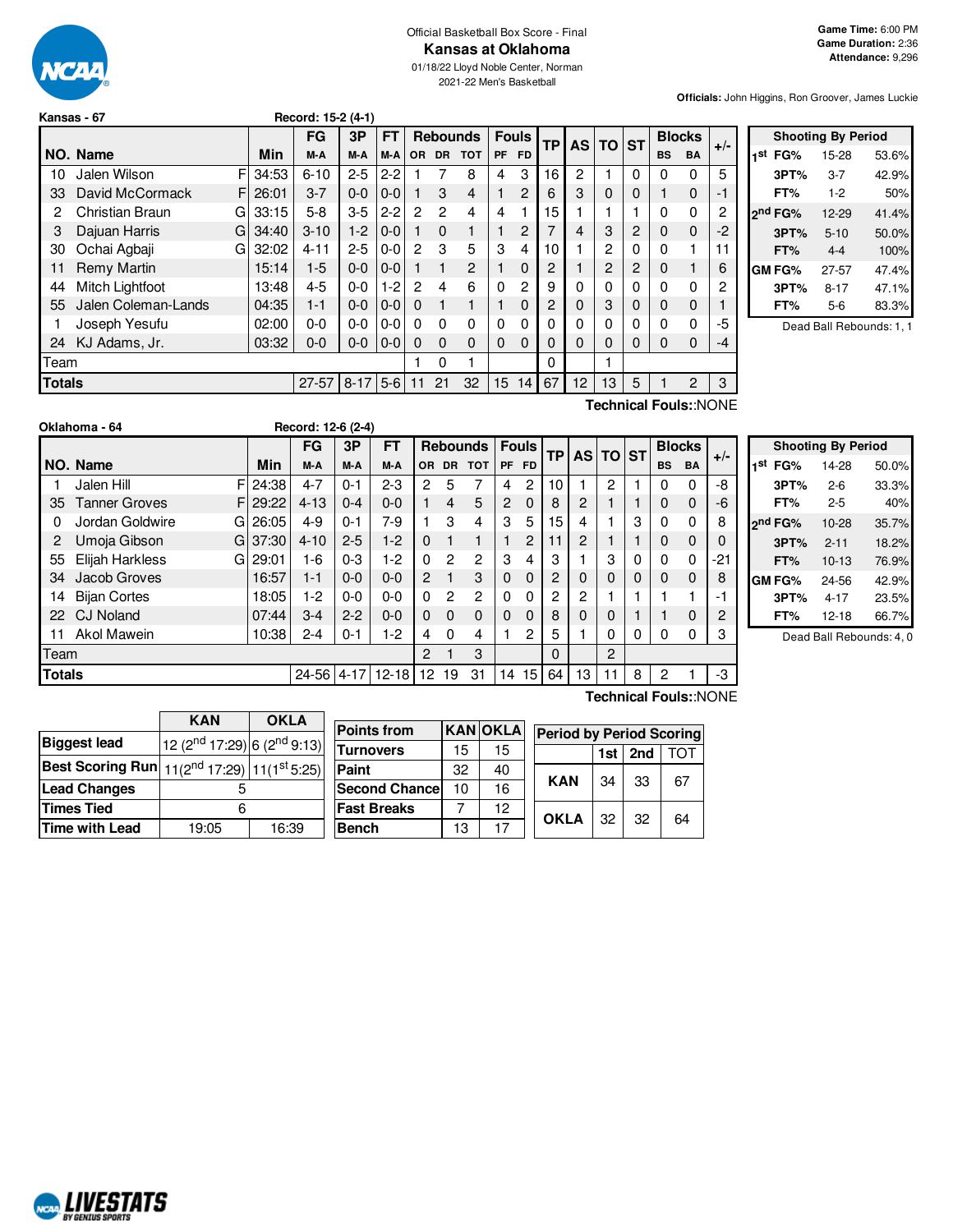

## **Kansas at Oklahoma**

01/18/22 Lloyd Noble Center, Norman 2021-22 Men's Basketball

**Officials:** John Higgins, Ron Groover, James Luckie

## **Period 1**

| <b>Quarter Starters:</b> |                                                              |            |               |                |                                       |                                                              |
|--------------------------|--------------------------------------------------------------|------------|---------------|----------------|---------------------------------------|--------------------------------------------------------------|
| <b>OKLA</b>              | 0 Goldwire J                                                 | 1 Hill J   | 2 Gibson U    |                | 35 Groves T                           | 55 Harkless E                                                |
| KAN                      | 2 Braun C                                                    | 3 Harris D | 10 Wilson J   |                | 30 Agbaji O                           | 33 McCormack D                                               |
| <b>Game Time</b>         | <b>OKLA</b>                                                  |            | Score         | <b>Diff</b>    |                                       | <b>KAN</b>                                                   |
| 20:00                    | 35 GROVES T jumpball lost                                    |            |               |                | 33 MCCORMACK D jumpball won           |                                                              |
| 19:35                    |                                                              |            |               |                |                                       | 33 MCCORMACK D 2pt FG in the paint, jump shot missed         |
| 19:32                    |                                                              |            |               |                | 2 BRAUN C offensive rebound (1)       |                                                              |
| 19:31                    |                                                              |            |               |                |                                       | 2 BRAUN C 2pt FG second chance in the paint, layup missed    |
| 19:28                    | 1 HILL J defensive rebound (1)                               |            |               |                |                                       |                                                              |
| 19:06                    | 0 GOLDWIRE J 2pt FG in the paint, driving layup made (2)     |            | $2 - 0$       | $\overline{2}$ |                                       |                                                              |
| 18:49                    | 1 HILL J foul personal (1 - 1)                               |            |               |                | 10 WILSON J foul drawn (1)            |                                                              |
| 18:37                    | 35 GROVES T steal (1)                                        |            |               |                | 3 HARRIS D turnover bad pass (1)      |                                                              |
| 18:18                    | 55 HARKLESS E turnover bad pass (1)                          |            |               |                | 3 HARRIS D steal (1)                  |                                                              |
| 17:53                    |                                                              |            |               |                |                                       | 10 WILSON J 3pt FG from turnover, jump shot missed           |
| 17:49                    | 1 HILL J defensive rebound (2)                               |            |               |                |                                       |                                                              |
| 17:20                    | turnover shot clock (2)                                      |            |               |                |                                       |                                                              |
| 17:20                    | 1 HILL J substitution out                                    |            |               |                |                                       |                                                              |
| 17:20                    | 34 GROVES J substitution in                                  |            |               |                |                                       |                                                              |
| 17:08                    | 0 GOLDWIRE J foul personal (1 - 2)                           |            |               |                | 30 AGBAJI O foul drawn (1)            |                                                              |
| 17:08                    | 0 GOLDWIRE J substitution out                                |            |               |                |                                       |                                                              |
| 17:08                    | 14 CORTES B substitution in                                  |            |               |                |                                       |                                                              |
| 17:01                    |                                                              |            |               |                |                                       | 3 HARRIS D 2pt FG from turnover in the paint, layup missed   |
| 16:57                    |                                                              |            |               |                | 10 WILSON J offensive rebound (1)     |                                                              |
| 16:57                    |                                                              |            | $2 - 2$       | 0              | layup made (2)                        | 10 WILSON J 2pt FG from turnover second chance in the paint, |
| 16:36                    | 35 GROVES T 2pt FG in the paint, layup made (2)              |            | $4 - 2$       | $\overline{2}$ |                                       |                                                              |
| 16:36                    | 14 CORTES B assist (1)                                       |            |               |                |                                       |                                                              |
| 16:29                    | 2 GIBSON U steal (1)                                         |            |               |                | 30 AGBAJI O turnover lost ball (1)    |                                                              |
| 16:22                    | 2 GIBSON U 2pt FG from turnover in the paint, layup made (2) |            | $6 - 2$       | 4              |                                       |                                                              |
| 15:59                    |                                                              |            | $6-5$         | $\mathbf{1}$   | 3 HARRIS D 3pt FG, jump shot made (3) |                                                              |
| 15:59                    |                                                              |            |               |                | 33 MCCORMACK D assist (1)             |                                                              |
| 15:39                    | 14 CORTES B 2pt FG in the paint, driving layup made (2)      |            | $8-5$         | 3              |                                       |                                                              |
| 15:26                    |                                                              |            | $8 - 7$       | $\mathbf{1}$   |                                       | 3 HARRIS D 2pt FG in the paint, hook shot made (5)           |
| 15:02                    | 14 CORTES B 2pt FG in the paint, layup blocked               |            |               |                |                                       |                                                              |
| 15:02                    |                                                              |            |               |                | 33 MCCORMACK D block (1)              |                                                              |
| 14:56                    |                                                              |            |               |                | 30 AGBAJI O defensive rebound (1)     |                                                              |
| 14:56                    | 55 HARKLESS E foul personal (1 - 3)                          |            |               |                | 10 WILSON J foul drawn (2)            |                                                              |
| 14:56                    |                                                              |            | Timeout media |                |                                       |                                                              |
| 14:56                    | 2 GIBSON U substitution out                                  |            |               |                |                                       |                                                              |
| 14:56                    | 22 NOLAND C substitution in                                  |            |               |                |                                       |                                                              |
| 14:56                    |                                                              |            |               |                | 10 WILSON J substitution out          |                                                              |
| 14:56                    |                                                              |            |               |                | 11 MARTIN R substitution in           |                                                              |
| 14:48                    |                                                              |            |               |                |                                       | 11 MARTIN R 2pt FG in the paint, jump shot blocked           |
| 14:48                    | 22 NOLAND C block (1)                                        |            |               |                |                                       |                                                              |
| 14:43                    |                                                              |            |               |                | 11 MARTIN R offensive rebound (1)     |                                                              |
| 14:41                    |                                                              |            | $8 - 9$       | $-1$           |                                       | 3 HARRIS D 2pt FG second chance in the paint, layup made (7) |
| 14:41                    |                                                              |            |               |                | 33 MCCORMACK D assist (2)             |                                                              |
|                          |                                                              |            |               |                |                                       |                                                              |

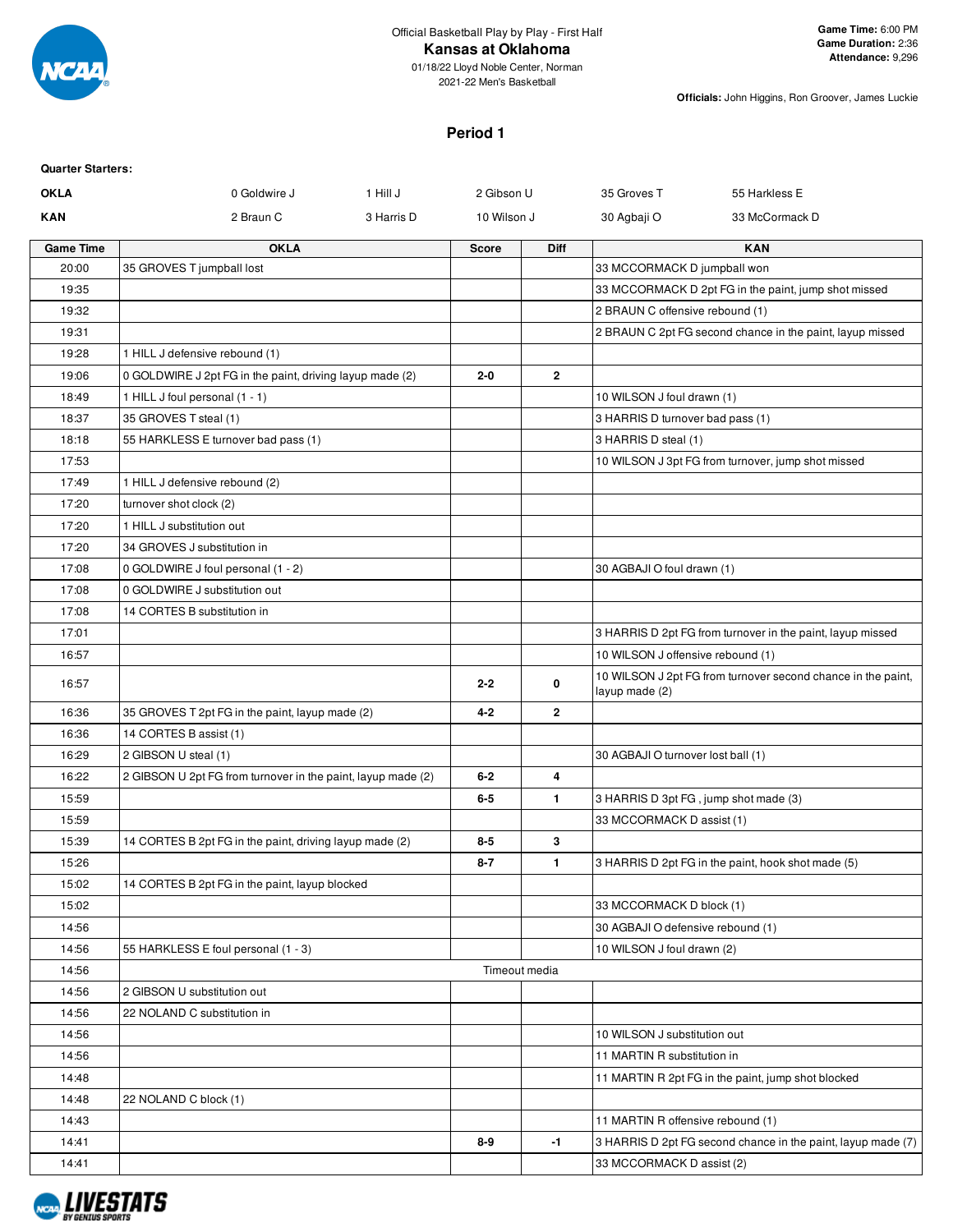

**Officials:** John Higgins, Ron Groover, James Luckie

| <b>Game Time</b> | <b>OKLA</b>                                       | <b>Score</b> | <b>Diff</b> | <b>KAN</b>                                                                  |
|------------------|---------------------------------------------------|--------------|-------------|-----------------------------------------------------------------------------|
| 14:12            | 55 HARKLESS E turnover bad pass (2)               |              |             | 2 BRAUN C steal (1)                                                         |
| 14:07            |                                                   | $8 - 11$     | $-3$        | 2 BRAUN C 2pt FG fast break from turnover in the paint, dunk,<br>made $(2)$ |
| 13:42            | 14 CORTES B turnover bad pass (1)                 |              |             | 11 MARTIN R steal (1)                                                       |
| 13:34            |                                                   |              |             | 30 AGBAJI O 3pt FG from turnover, jump shot missed                          |
| 13:21            | 14 CORTES B defensive rebound (1)                 |              |             |                                                                             |
| 13:20            | 55 HARKLESS E foul drawn (1)                      |              |             | 2 BRAUN C foul personal (1 - 1)                                             |
| 13:20            | 14 CORTES B substitution out                      |              |             |                                                                             |
| 13:20            | 34 GROVES J substitution out                      |              |             |                                                                             |
| 13:20            | 35 GROVES T substitution out                      |              |             |                                                                             |
| 13:20            | 55 HARKLESS E substitution out                    |              |             |                                                                             |
| 13:20            | 0 GOLDWIRE J substitution in                      |              |             |                                                                             |
| 13:20            | 1 HILL J substitution in                          |              |             |                                                                             |
| 13:20            | 2 GIBSON U substitution in                        |              |             |                                                                             |
| 13:20            | 11 MAWEIN A substitution in                       |              |             |                                                                             |
| 13:20            |                                                   |              |             | 33 MCCORMACK D substitution out                                             |
| 13:20            |                                                   |              |             | 44 LIGHTFOOT M substitution in                                              |
| 13:10            | 2 GIBSON U foul drawn (1)                         |              |             | 2 BRAUN C foul personal (2 - 2)                                             |
| 13:10            |                                                   |              |             | 2 BRAUN C substitution out                                                  |
| 13:10            |                                                   |              |             | 10 WILSON J substitution in                                                 |
| 12:57            | 0 GOLDWIRE J 2pt FG in the paint, layup missed    |              |             |                                                                             |
| 12:55            | 11 MAWEIN A offensive rebound (1)                 |              |             |                                                                             |
| 12:55            | 11 MAWEIN A foul drawn (1)                        |              |             | 10 WILSON J foul shooting (1 - 3)                                           |
| 12:55            | 11 MAWEIN A free throw fast break 1 - 2 missed    |              |             |                                                                             |
| 12:55            | offensive dead ball rebound (1)                   |              |             |                                                                             |
| 12:55            | 11 MAWEIN A free throw fast break 2 - 2 made (1)  | $9 - 11$     | $-2$        |                                                                             |
| 12:47            |                                                   | $9 - 13$     | -4          | 11 MARTIN R 2pt FG outside the paint, pull up jump shot made<br>(2)         |
| 12:30            | 0 GOLDWIRE J turnover lost ball (1)               |              |             |                                                                             |
| 12:21            |                                                   |              |             | 30 AGBAJI O substitution out                                                |
| 12:21            |                                                   |              |             | 55 COLEMAN-LANDS J substitution in                                          |
| 12:19            |                                                   |              |             | 11 MARTIN R 2pt FG from turnover in the paint, jump shot<br>missed          |
| 12:16            | 1 HILL J defensive rebound (3)                    |              |             |                                                                             |
| 12:11            | 1 HILL J 2pt FG in the paint, layup made (2)      | $11 - 13$    | $-2$        |                                                                             |
| 11:59            |                                                   | $11 - 15$    | $-4$        | 44 LIGHTFOOT M 2pt FG in the paint, dunk, made (2)                          |
| 11:59            |                                                   |              |             | 10 WILSON J assist (1)                                                      |
| 11:39            | 22 NOLAND C 3pt FG, jump shot made (3)            | $14 - 15$    | $-1$        |                                                                             |
| 11:39            | 11 MAWEIN A assist (1)                            |              |             |                                                                             |
| 11:18            | 22 NOLAND C steal (1)                             |              |             | 55 COLEMAN-LANDS J turnover bad pass (1)                                    |
| 11:11            | 2 GIBSON U 3pt FG from turnover, jump shot missed |              |             |                                                                             |
| 11:08            |                                                   |              |             | 55 COLEMAN-LANDS J defensive rebound (1)                                    |
| 10:58            |                                                   | $14 - 17$    | $-3$        | 10 WILSON J 2pt FG outside the paint, jump shot made (4)                    |
| 10:58            |                                                   |              |             | 3 HARRIS D assist (1)                                                       |
| 10:33            | 2 GIBSON U foul drawn (2)                         |              |             | 11 MARTIN R foul shooting (1 - 4)                                           |
| 10:33            | 0 GOLDWIRE J substitution out                     |              |             |                                                                             |
| 10:33            | 11 MAWEIN A substitution out                      |              |             |                                                                             |
| 10:33            | 22 NOLAND C substitution out                      |              |             |                                                                             |
| 10:33            | 14 CORTES B substitution in                       |              |             |                                                                             |
| 10:33            | 35 GROVES T substitution in                       |              |             |                                                                             |

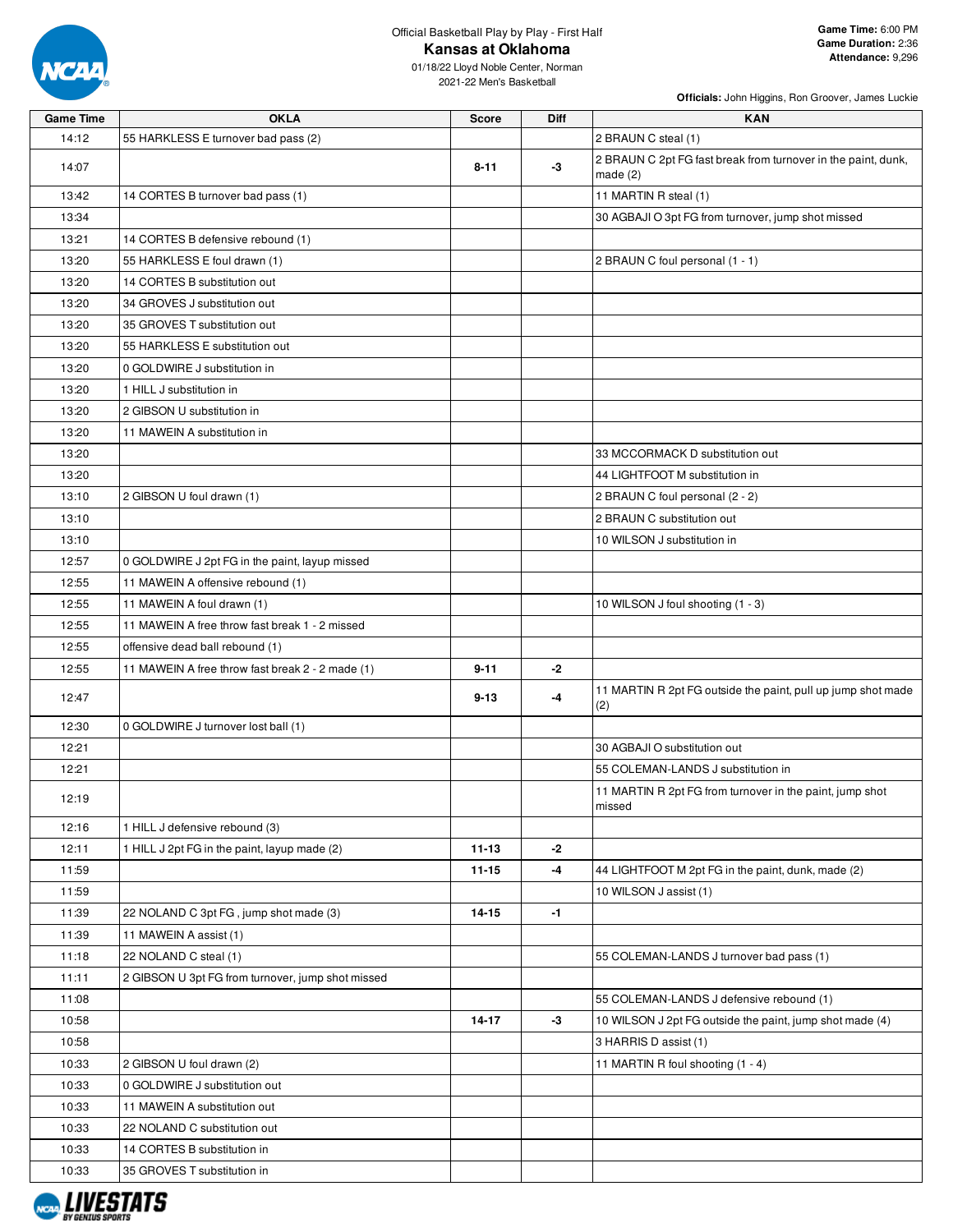

**Officials:** John Higgins, Ron Groover, James Luckie

| Game Time | OKLA                                                                    | Score     | Diff          | KAN                                                         |
|-----------|-------------------------------------------------------------------------|-----------|---------------|-------------------------------------------------------------|
| 10:33     | 55 HARKLESS E substitution in                                           |           |               |                                                             |
| 10:33     |                                                                         |           |               | 44 LIGHTFOOT M substitution out                             |
| 10:33     |                                                                         |           |               | 33 MCCORMACK D substitution in                              |
| 10:33     | 2 GIBSON U free throw 1 - 2 missed                                      |           |               |                                                             |
| 10:33     | offensive dead ball rebound (2)                                         |           |               |                                                             |
| 10:33     | 2 GIBSON U free throw 2 - 2 made (3)                                    | $15 - 17$ | $-2$          |                                                             |
| 10:08     |                                                                         | 15-19     | -4            | 33 MCCORMACK D 2pt FG in the paint, hook shot made (2)      |
| 10:08     |                                                                         |           |               | 11 MARTIN R assist (1)                                      |
| 09:34     | 55 HARKLESS E 2pt FG outside the paint, jump shot missed                |           |               |                                                             |
| 09:31     |                                                                         |           |               | 10 WILSON J defensive rebound (2)                           |
| 09:22     |                                                                         | 15-22     | $-7$          | 10 WILSON J 3pt FG, jump shot made (7)                      |
| 09:22     |                                                                         |           |               | 33 MCCORMACK D assist (3)                                   |
| 09:19     | Timeout 30 Sec                                                          |           |               |                                                             |
| 09:07     | 2 GIBSON U 3pt FG, jump shot missed                                     |           |               |                                                             |
| 09:03     | 35 GROVES T offensive rebound (1)                                       |           |               |                                                             |
| 09:03     | 35 GROVES T 2pt FG second chance in the paint, layup made               | $17 - 22$ | -5            |                                                             |
|           | (4)                                                                     |           |               |                                                             |
| 08:52     | 55 HARKLESS E foul drawn (2)                                            |           |               | 55 COLEMAN-LANDS J foul offensive (1 - 5)                   |
| 08:52     |                                                                         |           |               | 55 COLEMAN-LANDS J turnover offensive (2)                   |
| 08:52     | 14 CORTES B substitution out                                            |           |               |                                                             |
| 08:52     | 0 GOLDWIRE J substitution in                                            |           |               |                                                             |
| 08:40     | 35 GROVES T 3pt FG from turnover, jump shot missed                      |           |               |                                                             |
| 08:37     |                                                                         |           |               | 10 WILSON J defensive rebound (3)                           |
| 08:29     |                                                                         | $17 - 24$ | $-7$          | 55 COLEMAN-LANDS J 2pt FG in the paint, layup made (2)      |
| 08:21     | 1 HILL J turnover bad pass (1)                                          |           |               | 3 HARRIS D steal (2)                                        |
| 08:10     |                                                                         |           |               | 10 WILSON J 3pt FG from turnover, jump shot missed          |
| 08:07     | 55 HARKLESS E defensive rebound (1)                                     |           |               |                                                             |
| 08:02     | 55 HARKLESS E 2pt FG in the paint, driving layup made (2)               | 19-24     | -5            |                                                             |
| 07:46     |                                                                         |           |               | 55 COLEMAN-LANDS J turnover out of bounds (3)               |
| 07:46     |                                                                         |           | Timeout media |                                                             |
| 07:46     |                                                                         |           |               | 55 COLEMAN-LANDS J substitution out                         |
| 07:46     |                                                                         |           |               | 2 BRAUN C substitution in                                   |
| 07:27     | 35 GROVES T 2pt FG from turnover in the paint, layup missed             |           |               |                                                             |
| 07:24     |                                                                         |           |               | 10 WILSON J defensive rebound (4)                           |
| 07:13     |                                                                         |           |               | 3 HARRIS D 2pt FG in the paint, layup missed                |
| 07:11     |                                                                         |           |               | offensive rebound (9)                                       |
| 06:58     |                                                                         |           |               | 11 MARTIN R 2pt FG second chance in the paint, layup missed |
| 06:55     | 35 GROVES T defensive rebound (2)                                       |           |               |                                                             |
| 06:46     | 35 GROVES T 2pt FG in the paint, layup made (6)                         | 21-24     | -3            |                                                             |
| 06:46     | 0 GOLDWIRE J assist (1)                                                 |           |               |                                                             |
| 06:31     | 1 HILL J steal (1)                                                      |           |               | 11 MARTIN R turnover bad pass (1)                           |
| 06:25     | 1 HILL J 2pt FG fast break from turnover in the paint, layup<br>made(4) | 23-24     | $-1$          |                                                             |
| 06:23     | 1 HILL J foul drawn (1)                                                 |           |               | 10 WILSON J foul shooting (2 - 6)                           |
| 06:23     | 35 GROVES T substitution out                                            |           |               |                                                             |
| 06:23     | 55 HARKLESS E substitution out                                          |           |               |                                                             |
| 06:23     | 11 MAWEIN A substitution in                                             |           |               |                                                             |
| 06:23     | 22 NOLAND C substitution in                                             |           |               |                                                             |
| 06:23     |                                                                         |           |               | 11 MARTIN R substitution out                                |
| 06:23     |                                                                         |           |               | 1 YESUFU J substitution in                                  |

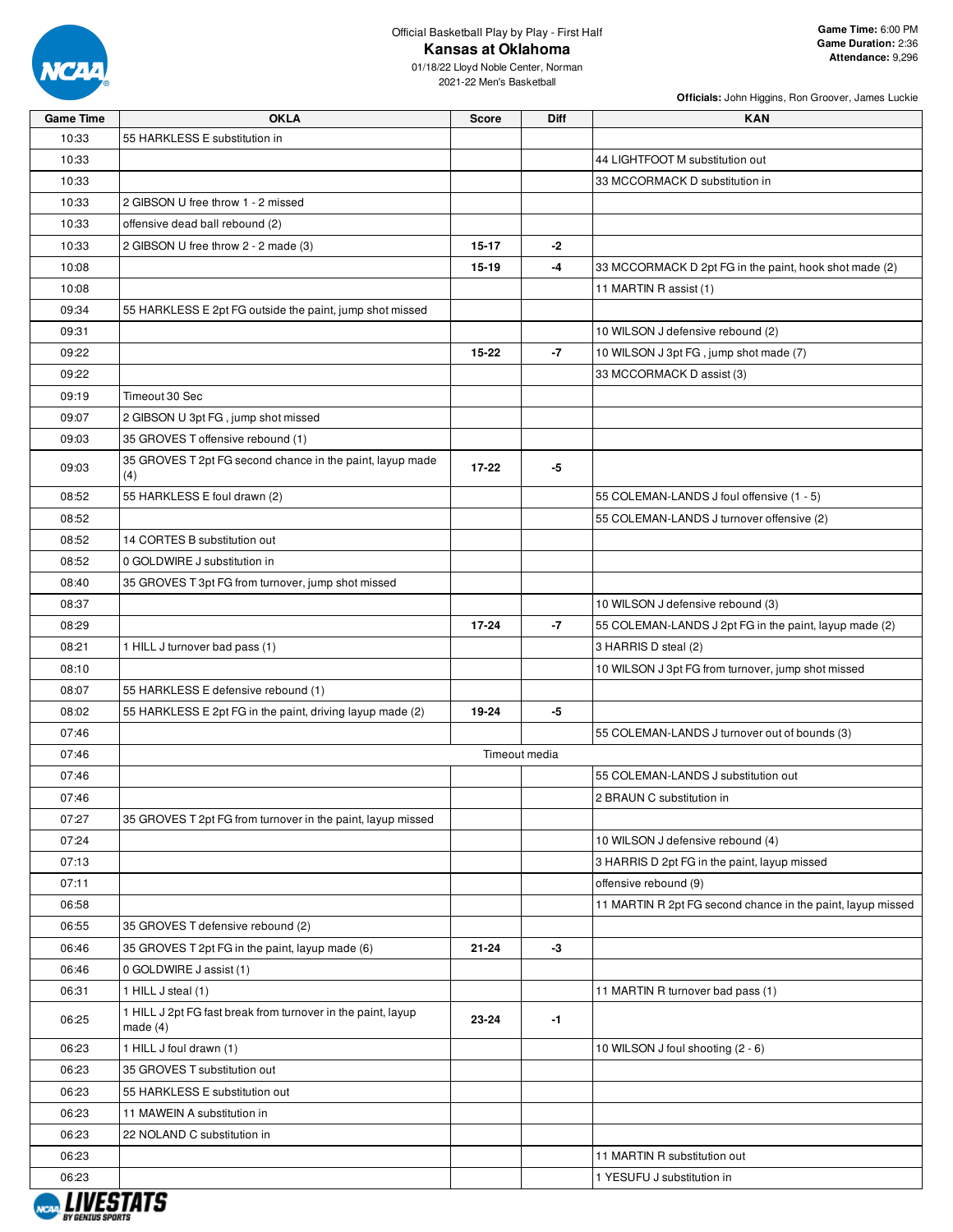

**Officials:** John Higgins, Ron Groover, James Luckie

| <b>Game Time</b> | OKLA                                                                      | Score | Diff           | KAN                                                                               |
|------------------|---------------------------------------------------------------------------|-------|----------------|-----------------------------------------------------------------------------------|
| 06:23            |                                                                           |       |                | 10 WILSON J substitution out                                                      |
| 06:23            |                                                                           |       |                | 24 ADAMS, JR. K substitution in                                                   |
| 06:23            | 1 HILL J free throw fast break 1 - 1 missed                               |       |                |                                                                                   |
| 06:21            | 1 HILL J offensive rebound (4)                                            |       |                |                                                                                   |
| 06:10            | 0 GOLDWIRE J 2pt FG second chance in the paint, driving<br>layup made (4) | 25-24 | $\mathbf{1}$   |                                                                                   |
| 06:07            |                                                                           |       |                | Timeout 30 Sec                                                                    |
| 05:58            | 11 MAWEIN A foul personal (1 - 4)                                         |       |                | 33 MCCORMACK D foul drawn (1)                                                     |
| 05:39            | 1 HILL J foul personal (2 - 5)                                            |       |                | 3 HARRIS D foul drawn (1)                                                         |
| 05:39            | 1 HILL J substitution out                                                 |       |                |                                                                                   |
| 05:39            | 34 GROVES J substitution in                                               |       |                |                                                                                   |
| 05:37            | 0 GOLDWIRE J steal (1)                                                    |       |                | 3 HARRIS D turnover bad pass (2)                                                  |
| 05:31            | 22 NOLAND C 2pt FG from turnover in the paint, layup missed               |       |                |                                                                                   |
| 05:27            | 11 MAWEIN A offensive rebound (2)                                         |       |                |                                                                                   |
| 05:25            | 22 NOLAND C 3pt FG from turnover second chance, jump shot<br>made(6)      | 28-24 | 4              |                                                                                   |
| 05:25            | 0 GOLDWIRE J assist (2)                                                   |       |                |                                                                                   |
| 04:57            |                                                                           |       |                | 33 MCCORMACK D 2pt FG outside the paint, jump shot missed                         |
| 04:54            | 2 GIBSON U defensive rebound (1)                                          |       |                |                                                                                   |
| 04:26            | 0 GOLDWIRE J 2pt FG in the paint, layup missed                            |       |                |                                                                                   |
| 04:23            | 34 GROVES J offensive rebound (1)                                         |       |                |                                                                                   |
| 04:23            | turnover shot clock (7)                                                   |       |                |                                                                                   |
| 04:23            | 0 GOLDWIRE J substitution out                                             |       |                |                                                                                   |
| 04:23            | 22 NOLAND C substitution out                                              |       |                |                                                                                   |
| 04:23            | 14 CORTES B substitution in                                               |       |                |                                                                                   |
| 04:23            | 55 HARKLESS E substitution in                                             |       |                |                                                                                   |
| 04:23            |                                                                           |       |                | 1 YESUFU J substitution out                                                       |
| 04:23            |                                                                           |       |                | 3 HARRIS D substitution out                                                       |
| 04:23            |                                                                           |       |                | 24 ADAMS, JR. K substitution out                                                  |
| 04:23            |                                                                           |       |                | 33 MCCORMACK D substitution out                                                   |
| 04:23            |                                                                           |       |                | 10 WILSON J substitution in                                                       |
| 04:23            |                                                                           |       |                | 11 MARTIN R substitution in                                                       |
| 04:23            |                                                                           |       |                | 30 AGBAJI O substitution in                                                       |
| 04:23            |                                                                           |       |                | 44 LIGHTFOOT M substitution in                                                    |
| 04:04            |                                                                           |       |                | 30 AGBAJI O 3pt FG from turnover, jump shot missed                                |
| 04:00            |                                                                           |       |                | 44 LIGHTFOOT M offensive rebound (1)                                              |
| 04:00            |                                                                           | 28-26 | $\overline{2}$ | 44 LIGHTFOOT M 2pt FG from turnover second chance in the<br>paint, layup made (4) |
| 03:37            | 55 HARKLESS E turnover bad pass (3)                                       |       |                | 11 MARTIN R steal (2)                                                             |
| 03:20            |                                                                           | 28-28 | 0              | 44 LIGHTFOOT M 2pt FG from turnover in the paint, dunk, made<br>(6)               |
| 03:20            |                                                                           |       |                | 2 BRAUN C assist (1)                                                              |
| 02:55            | 11 MAWEIN A 2pt FG in the paint, layup missed                             |       |                |                                                                                   |
| 02:49            | 11 MAWEIN A offensive rebound (3)                                         |       |                |                                                                                   |
| 02:49            | 11 MAWEIN A 2pt FG second chance in the paint, layup made<br>(3)          | 30-28 | $\mathbf{2}$   |                                                                                   |
| 02:34            |                                                                           | 30-31 | $-1$           | 2 BRAUN C 3pt FG, jump shot made (5)                                              |
| 02:10            | 11 MAWEIN A 3pt FG, jump shot missed                                      |       |                |                                                                                   |
| 02:06            |                                                                           |       |                | 11 MARTIN R defensive rebound (2)                                                 |
| 02:01            |                                                                           |       |                | 11 MARTIN R 2pt FG in the paint, floating jump shot missed                        |
| 01:58            |                                                                           |       |                | 44 LIGHTFOOT M offensive rebound (2)                                              |

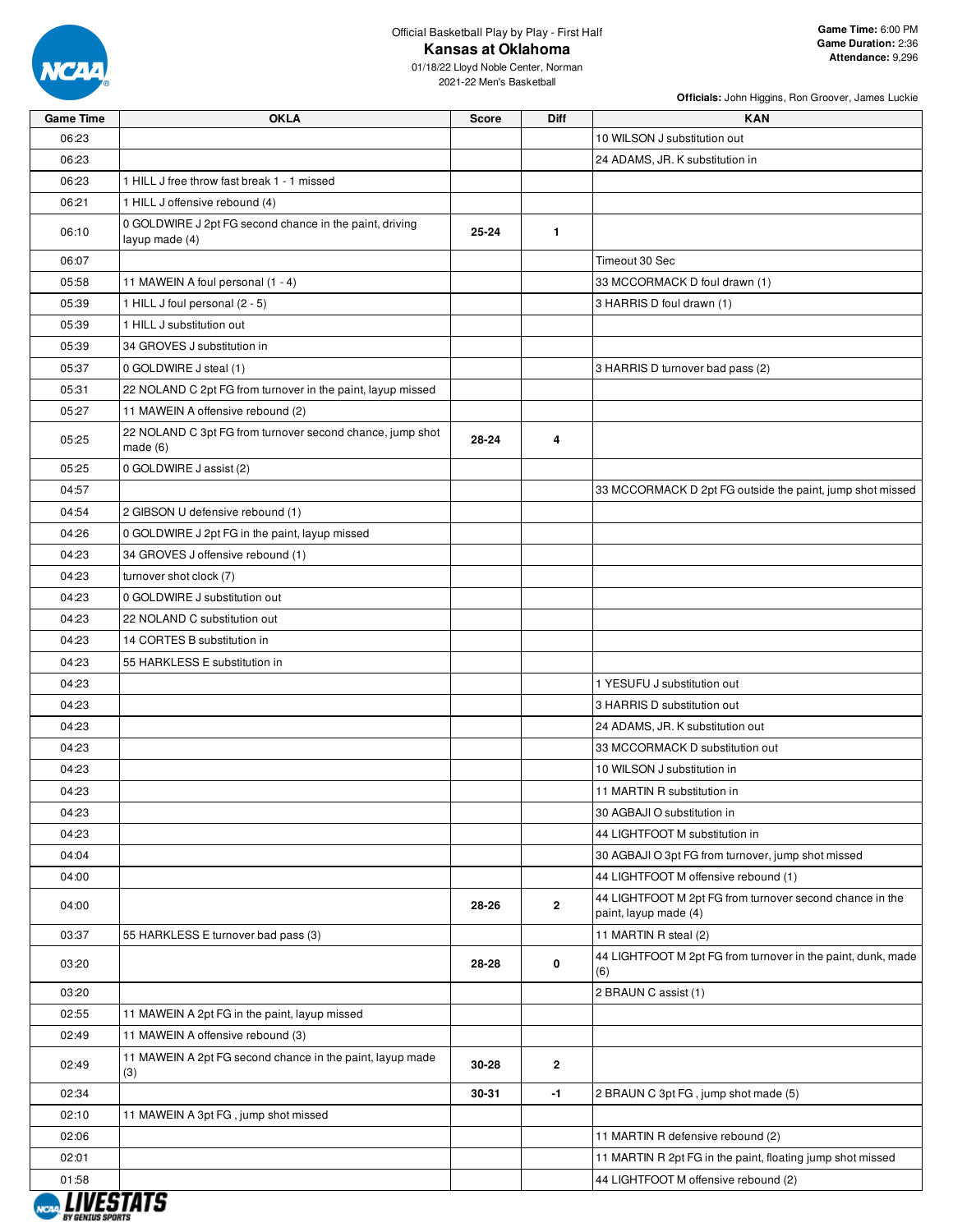

01/18/22 Lloyd Noble Center, Norman 2021-22 Men's Basketball

| <b>Game Time</b> | <b>OKLA</b>                                                                 | Score                 | <b>Diff</b>   | <b>KAN</b>                                                              |
|------------------|-----------------------------------------------------------------------------|-----------------------|---------------|-------------------------------------------------------------------------|
| 01:46            |                                                                             | 30-33                 | -3            | 10 WILSON J 2pt FG second chance in the paint, driving layup<br>made(9) |
| 01:22            | 55 HARKLESS E 2pt FG in the paint, driving layup missed                     |                       |               |                                                                         |
| 01:21            | offensive rebound (14)                                                      |                       |               |                                                                         |
| 01:21            |                                                                             |                       | Timeout media |                                                                         |
| 01:21            | 11 MAWEIN A substitution out                                                |                       |               |                                                                         |
| 01:21            | 14 CORTES B substitution out                                                |                       |               |                                                                         |
| 01:21            | 55 HARKLESS E substitution out                                              |                       |               |                                                                         |
| 01:21            | 0 GOLDWIRE J substitution in                                                |                       |               |                                                                         |
| 01:21            | 22 NOLAND C substitution in                                                 |                       |               |                                                                         |
| 01:21            | 35 GROVES T substitution in                                                 |                       |               |                                                                         |
| 01:21            |                                                                             |                       |               | 2 BRAUN C substitution out                                              |
| 01:21            |                                                                             |                       |               | 10 WILSON J substitution out                                            |
| 01:21            |                                                                             |                       |               | 3 HARRIS D substitution in                                              |
| 01:21            |                                                                             |                       |               | 24 ADAMS, JR. K substitution in                                         |
| 01:19            | 2 GIBSON U 2pt FG second chance outside the paint, jump shot<br>missed      |                       |               |                                                                         |
| 01:16            | 0 GOLDWIRE J offensive rebound (1)                                          |                       |               |                                                                         |
| 01:03            | 0 GOLDWIRE J 2pt FG second chance outside the paint, jump<br>shot missed    |                       |               |                                                                         |
| 00:59            |                                                                             |                       |               | 44 LIGHTFOOT M defensive rebound (3)                                    |
| 00:38            | 0 GOLDWIRE J steal (2)                                                      |                       |               | 11 MARTIN R turnover lost ball (2)                                      |
| 00:33            | 22 NOLAND C 2pt FG fast break from turnover in the paint,<br>layup made (8) | 32-33                 | $-1$          |                                                                         |
| 00:33            | 0 GOLDWIRE J assist (3)                                                     |                       |               |                                                                         |
| 00:07            | 35 GROVES T foul shooting (1 - 6)                                           |                       |               | 44 LIGHTFOOT M foul drawn (1)                                           |
| 00:07            |                                                                             |                       |               | 44 LIGHTFOOT M free throw 1 - 2 missed                                  |
| 00:07            |                                                                             |                       |               | offensive dead ball rebound (1)                                         |
| 00:07            |                                                                             | 32-34                 | -2            | 44 LIGHTFOOT M free throw 2 - 2 made (7)                                |
|                  |                                                                             | <b>END OF PERIOD</b>  |               |                                                                         |
|                  |                                                                             | <b>OKLA 32-34 KAN</b> |               |                                                                         |

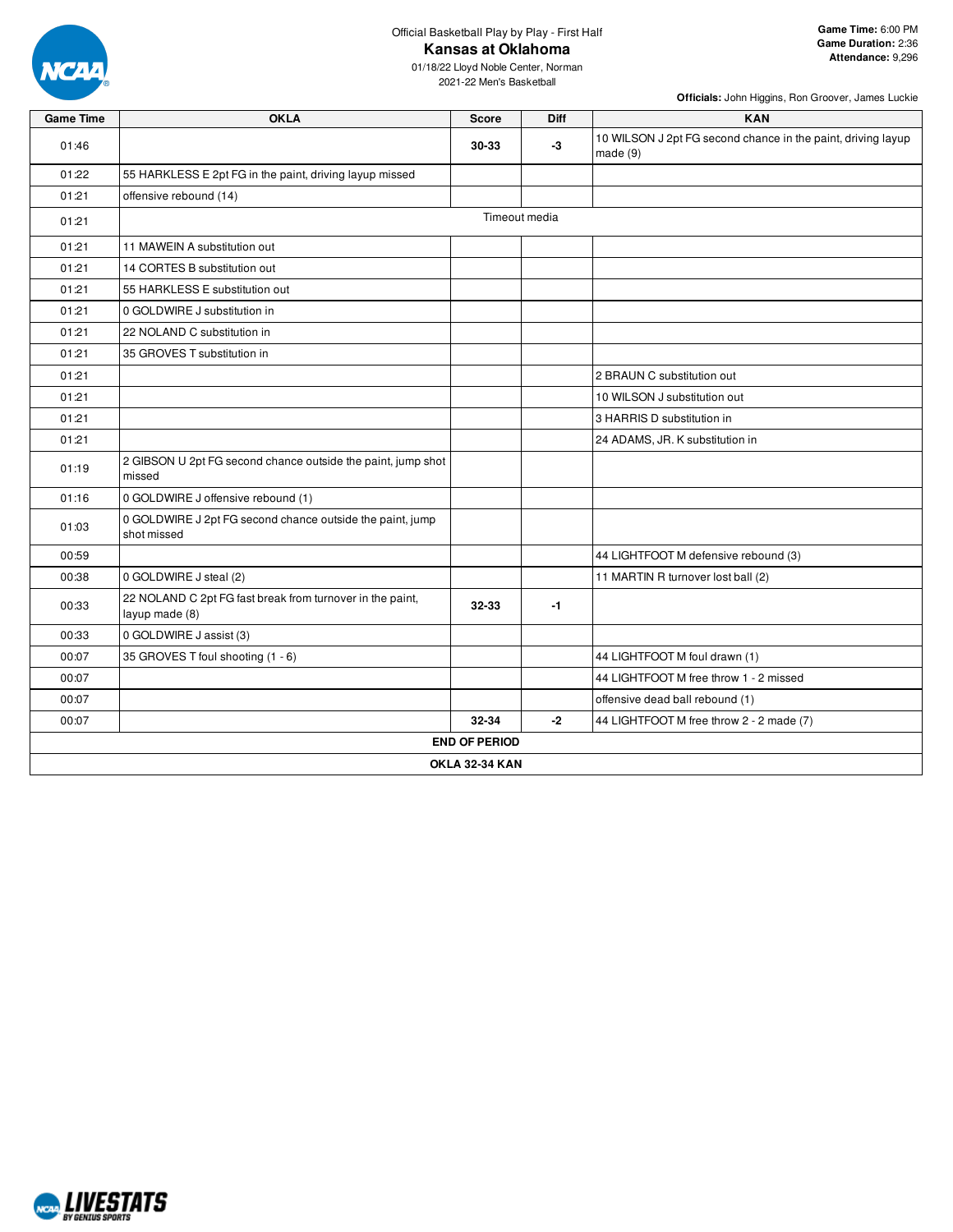

#### Official Basketball Box Score - First Half **Kansas at Oklahoma**

01/18/22 Lloyd Noble Center, Norman 2021-22 Men's Basketball

**Officials:** John Higgins, Ron Groover, James Luckie

|               |                     |   |       | FG        | 3P            | <b>FT</b> |           | <b>Rebounds</b> |                |              | <b>Fouls</b> | TP               | <b>AS</b> | <b>TO</b>      | <b>ST</b> | <b>Blocks</b> |           | $+/-$ |
|---------------|---------------------|---|-------|-----------|---------------|-----------|-----------|-----------------|----------------|--------------|--------------|------------------|-----------|----------------|-----------|---------------|-----------|-------|
|               | NO. Name            |   | Min   | M-A       | M-A           | M-A       | <b>OR</b> | <b>DR</b>       | <b>TOT</b>     | <b>PF</b>    | <b>FD</b>    |                  |           |                |           | <b>BS</b>     | <b>BA</b> |       |
| 10            | Jalen Wilson        | F | 14:53 | $4-6$     | $1-3$         | $0 - 0$   |           | 3               | 4              | 2            | 2            | 9                |           | 0              | 0         | 0             | 0         | 4     |
| 33            | David McCormack     | F | 12:50 | $1 - 3$   | $0-0$         | $0 - 0$   | 0         | $\Omega$        | $\Omega$       | $\mathbf 0$  |              | 2                | 3         | 0              | 0         |               | 0         | -4    |
| 2             | Christian Braun     | G | 13:15 | $2 - 3$   | $1 - 1$       | $0 - 0$   |           | 0               |                | 2            | 0            | 5                |           | 0              |           | 0             | 0         |       |
| 3             | Dajuan Harris       | G | 16:58 | $3-5$     | $1 - 1$       | $0 - 0$   | 0         | $\Omega$        | $\Omega$       | 0            |              |                  |           | 2              | 2         | 0             | 0         | -5    |
| 30            | Ochai Agbaji        | G | 12:02 | $0 - 2$   | $0-2$         | $0 - 0$   | 0         |                 |                | 0            |              | ი                | 0         |                | 0         | 0             | 0         | 10    |
| 11            | Remy Martin         |   | 12:56 | $1-5$     | $0 - 0 0 - 0$ |           |           | 1               | $\overline{c}$ |              | 0            | 2                |           | $\overline{2}$ | 2         | 0             |           | 8     |
| 44            | Mitch Lightfoot     |   | 07:10 | $3-3$     | $0-0$         | $1 - 2$   | 2         |                 | 3              | $\mathbf{0}$ |              | 7                | 0         | 0              | 0         | 0             | 0         | 6     |
| 55            | Jalen Coleman-Lands |   | 04:35 | $1 - 1$   | $0 - 0 0 - 0$ |           | $\Omega$  | 1               |                |              | 0            | 2                | 0         | 3              | 0         | 0             | $\Omega$  |       |
|               | Joseph Yesufu       |   | 02:00 | $0 - 0$   | $0-0$         | l 0-0     | 0         | 0               | 0              | $\Omega$     | 0            | 0                | 0         | 0              | 0         | 0             | 0         | -5    |
| 24            | KJ Adams, Jr.       |   | 03:21 | $0 - 0$   | $0 - 0 0 - 0$ |           | 0         | $\Omega$        | 0              | $\Omega$     | 0            | 0                | 0         | 0              | 0         | 0             | 0         | -6    |
| Team          |                     |   |       |           |               |           |           | 0               |                |              |              | 0                |           | 0              |           |               |           |       |
| <b>Totals</b> |                     |   |       | $15 - 28$ | $3 - 7$       | $1 - 2$   | 6         |                 | 13             | 6            | 6            | 34               | 7         | 8              | 5         |               |           | 2     |
|               |                     |   |       |           |               |           |           |                 |                |              |              | $T_{\text{sub}}$ |           |                |           |               |           |       |

|            | <b>Shooting By Period</b> |       |
|------------|---------------------------|-------|
| 1st<br>FG% | 15-28                     | 53.6% |
| 3PT%       | 3-7                       | 42.9% |
| FT%        | $1-2$                     | 50%   |
| GM FG%     | 15-28                     | 53.6% |
| 3PT%       | $3 - 7$                   | 42.9% |
| FT%        | $1-2$                     | 50.0% |

Dead Ball Rebounds: 1, 0

| Oklahoma - 32 |  |
|---------------|--|
|               |  |

**Technical Fouls:**:NONE

|               |                           |       | FG      | 3P      | FT      |           |             | <b>Rebounds</b> |           | <b>Fouls</b>   | TP | <b>AS</b>   | TO I | <b>ST</b> |           | <b>Blocks</b> | $+/-$ |
|---------------|---------------------------|-------|---------|---------|---------|-----------|-------------|-----------------|-----------|----------------|----|-------------|------|-----------|-----------|---------------|-------|
|               | NO. Name                  | Min   | M-A     | M-A     | M-A     | <b>OR</b> | <b>DR</b>   | <b>TOT</b>      | <b>PF</b> | <b>FD</b>      |    |             |      |           | <b>BS</b> | <b>BA</b>     |       |
|               | F<br>Jalen Hill           | 10:21 | $2 - 2$ | $0-0$   | $0 - 1$ |           | 3           | 4               | 2         |                | 4  | 0           |      |           | 0         | 0             | 6     |
| 35            | <b>Tanner Groves</b><br>F | 12:11 | $3-5$   | $0 - 1$ | $0 - 0$ |           |             | $\overline{2}$  |           | 0              | 6  | $\Omega$    | 0    |           | 0         | $\Omega$      |       |
| 0             | Jordan Goldwire<br>G      | 11:29 | $2 - 5$ | $0-0$   | $0-0$   |           | $\Omega$    |                 |           | 0              | 4  | 3           |      | 2         | $\Omega$  | 0             | 12    |
| 2             | Umoja Gibson<br>G         | 18:24 | $1 - 4$ | $0 - 2$ | $1 - 2$ | $\Omega$  |             |                 | $\Omega$  | $\overline{2}$ | 3  | 0           | 0    |           | 0         | $\Omega$      | 2     |
| 55            | Elijah Harkless<br>G      | 13:52 | $1-3$   | $0-0$   | $0-0$   | $\Omega$  |             |                 |           | 2              | 2  | $\mathbf 0$ | 3    | 0         | $\Omega$  | 0             | -8    |
| 34            | Jacob Groves              | 09:39 | $0 - 0$ | $0-0$   | $0 - 0$ |           | 0           |                 | $\Omega$  | $\Omega$       | 0  | 0           | 0    | 0         | $\Omega$  | $\Omega$      | -8    |
| 14            | <b>Bijan Cortes</b>       | 08:31 | $1-2$   | $0-0$   | $0-0$   | $\Omega$  |             |                 | $\Omega$  | 0              | 2  |             |      | $\Omega$  | $\Omega$  |               | -14   |
| 22            | <b>CJ Noland</b>          | 07:44 | $3 - 4$ | $2 - 2$ | $0-0$   | $\Omega$  | $\Omega$    | $\Omega$        | $\Omega$  | $\Omega$       | 8  | $\Omega$    | 0    |           |           | $\Omega$      | 2     |
| 11            | Akol Mawein               | 07:49 | $1-3$   | $0 - 1$ | $1-2$   | 3         | $\Omega$    | 3               |           |                | 3  |             | 0    | 0         | $\Omega$  | 0             | -2    |
| Team          |                           |       |         |         |         |           | $\mathbf 0$ | 1               |           |                | 0  |             | 2    |           |           |               |       |
| <b>Totals</b> |                           |       | 14-28   | $2 - 6$ | $2-5$   | 8         |             | 15              | 6         | 6              | 32 | 5           | 8    | 6         |           |               | $-2$  |
|               |                           |       |         |         |         |           |             |                 |           |                |    |             |      |           |           |               |       |

|     |        | <b>Shooting By Period</b> |       |
|-----|--------|---------------------------|-------|
| 1st | FG%    | 14-28                     | 50.0% |
|     | 3PT%   | $2 - 6$                   | 33.3% |
|     | FT%    | $2 - 5$                   | 40%   |
|     | GM FG% | 14-28                     | 50.0% |
|     | 3PT%   | $2 - 6$                   | 33.3% |
|     | FT%    | $2 - 5$                   | 40.0% |

Dead Ball Rebounds: 2, 0

┑

|                                                                                            | <b>KAN</b> | <b>OKLA</b> | <b>Points from</b>                       |    | <b>KANOKLA</b> |                                 |     |     |     |
|--------------------------------------------------------------------------------------------|------------|-------------|------------------------------------------|----|----------------|---------------------------------|-----|-----|-----|
| <b>Biggest lead</b>                                                                        |            |             |                                          |    |                | <b>Period by Period Scoring</b> |     |     |     |
|                                                                                            |            |             | $17(1^{st}9:22)$ 4 (1st 16:22) Turnovers | 8  | 9              |                                 | 1st | 2nd | TOT |
| Best Scoring Run $\left  6(1^\text{st}$ 14:07) $\right $ 11(1 <sup>st</sup> 5:25) $\left $ |            |             | Paint                                    | 20 | 24             |                                 |     |     |     |
| <b>Lead Changes</b>                                                                        |            |             | <b>Second Chancel</b>                    | 8  | 10             | <b>KAN</b>                      | 34  | 33  | 67  |
| Times Tied                                                                                 |            |             | <b>Fast Breaks</b>                       | っ  | 5              | <b>OKLA</b>                     | 32  | 32  | 64  |
| Time with Lead                                                                             | 11:05      | 07:09       | <b>Bench</b>                             |    | 13             |                                 |     |     |     |

**Technical Fouls:**:NONE

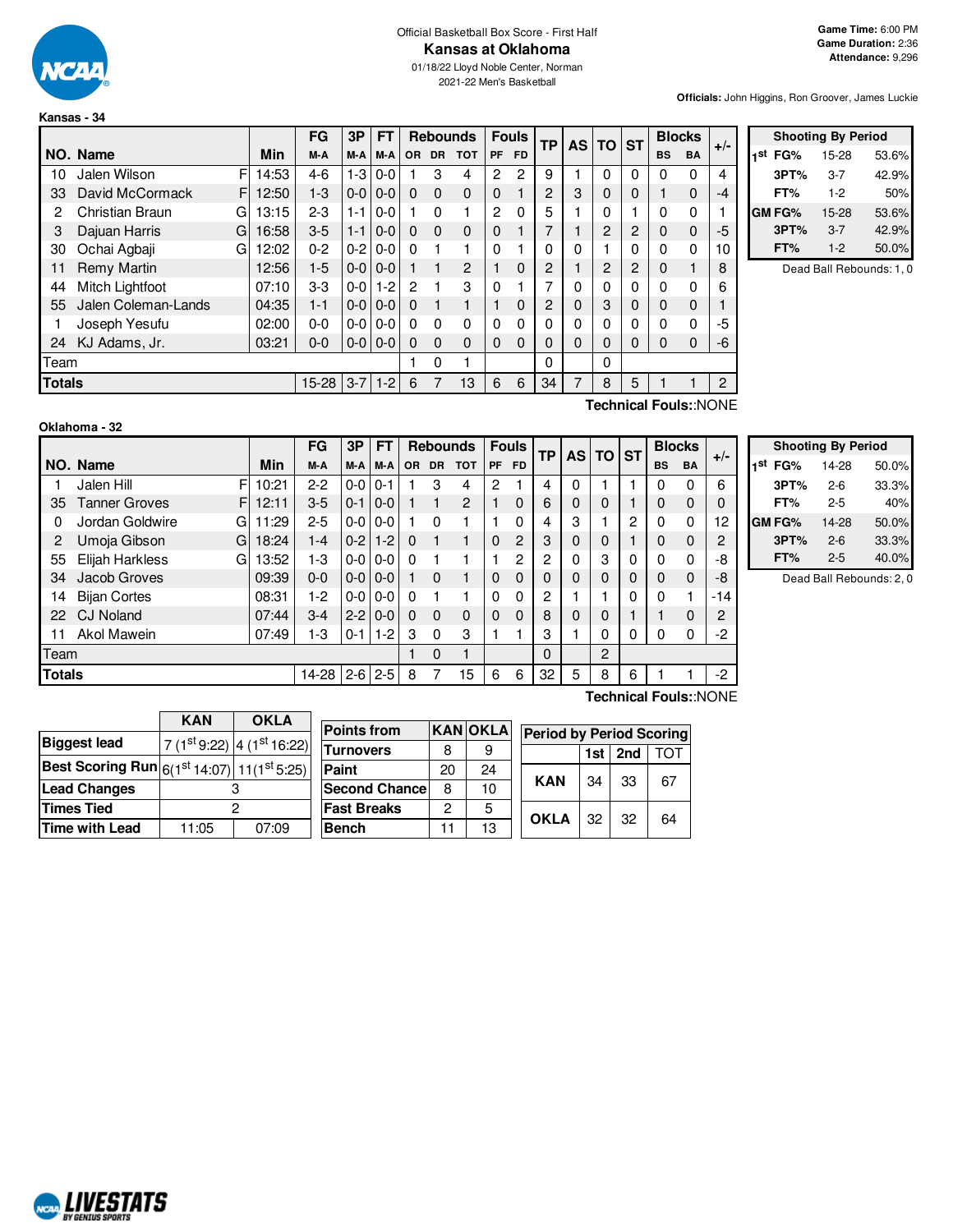

#### **Kansas at Oklahoma**

01/18/22 Lloyd Noble Center, Norman 2021-22 Men's Basketball

**Officials:** John Higgins, Ron Groover, James Luckie

## **Period 2**

| <b>Quarter Starters:</b> |                                                                    |            |              |             |                                      |                                                               |
|--------------------------|--------------------------------------------------------------------|------------|--------------|-------------|--------------------------------------|---------------------------------------------------------------|
| <b>OKLA</b>              | 1 Hill J<br>2 Gibson U<br>0 Goldwire J                             |            |              | 35 Groves T | 55 Harkless E                        |                                                               |
| <b>KAN</b>               | 2 Braun C                                                          | 3 Harris D | 10 Wilson J  |             | 30 Agbaji O                          | 33 McCormack D                                                |
| <b>Game Time</b>         | <b>OKLA</b>                                                        |            | <b>Score</b> | <b>Diff</b> |                                      | <b>KAN</b>                                                    |
| 20:00                    | 22 NOLAND C substitution out                                       |            |              |             |                                      |                                                               |
| 20:00                    | 34 GROVES J substitution out                                       |            |              |             |                                      |                                                               |
| 20:00                    | 1 HILL J substitution in                                           |            |              |             |                                      |                                                               |
| 20:00                    | 55 HARKLESS E substitution in                                      |            |              |             |                                      |                                                               |
| 20:00                    |                                                                    |            |              |             | 11 MARTIN R substitution out         |                                                               |
| 20:00                    |                                                                    |            |              |             | 24 ADAMS, JR. K substitution out     |                                                               |
| 20:00                    |                                                                    |            |              |             | 44 LIGHTFOOT M substitution out      |                                                               |
| 20:00                    |                                                                    |            |              |             | 2 BRAUN C substitution in            |                                                               |
| 20:00                    |                                                                    |            |              |             | 10 WILSON J substitution in          |                                                               |
| 20:00                    |                                                                    |            |              |             | 33 MCCORMACK D substitution in       |                                                               |
| 19:50                    | 1 HILL J turnover lost ball (2)                                    |            |              |             |                                      |                                                               |
| 19:39                    |                                                                    |            | 32-36        | -4          | jump shot made (4)                   | 33 MCCORMACK D 2pt FG from turnover outside the paint,        |
| 19:18                    | 2 GIBSON U 2pt FG in the paint, layup missed                       |            |              |             |                                      |                                                               |
| 19:15                    |                                                                    |            |              |             | 30 AGBAJI O defensive rebound (2)    |                                                               |
| 19:11                    |                                                                    |            | 32-39        | -7          |                                      | 2 BRAUN C 3pt FG fast break, jump shot made (8)               |
| 19:11                    |                                                                    |            |              |             | 3 HARRIS D assist (2)                |                                                               |
| 18:49                    | 35 GROVES T turnover bad pass (1)                                  |            |              |             |                                      |                                                               |
| 18:33                    |                                                                    |            | 32-42        | $-10$       |                                      | 10 WILSON J 3pt FG from turnover, pull up jump shot made (12) |
| 18:29                    | Timeout 60 Sec                                                     |            |              |             |                                      |                                                               |
| 18:12                    | 35 GROVES T 3pt FG, jump shot missed                               |            |              |             |                                      |                                                               |
| 18:08                    | offensive rebound (16)                                             |            |              |             |                                      |                                                               |
| 18:00                    | 35 GROVES T 2pt FG second chance in the paint, jump shot<br>missed |            |              |             |                                      |                                                               |
| 17:56                    |                                                                    |            |              |             | 10 WILSON J defensive rebound (5)    |                                                               |
| 17:42                    |                                                                    |            |              |             | 30 AGBAJI O 3pt FG, jump shot missed |                                                               |
| 17:41                    |                                                                    |            |              |             | 30 AGBAJI O offensive rebound (3)    |                                                               |
| 17:41                    | jump ball situation                                                |            |              |             |                                      |                                                               |
| 17:29                    |                                                                    |            | 32-44        | $-12$       | shot made (6)                        | 33 MCCORMACK D 2pt FG second chance in the paint, hook        |
| 17:01                    | 55 HARKLESS E 3pt FG, jump shot missed                             |            |              |             |                                      |                                                               |
| 16:57                    |                                                                    |            |              |             |                                      | 33 MCCORMACK D defensive rebound (1)                          |
| 16:49                    | 55 HARKLESS E substitution out                                     |            |              |             |                                      |                                                               |
| 16:49                    | 34 GROVES J substitution in                                        |            |              |             |                                      |                                                               |
| 16:40                    |                                                                    |            |              |             |                                      | 33 MCCORMACK D 2pt FG in the paint, jump shot missed          |
| 16:37                    | 0 GOLDWIRE J defensive rebound (2)                                 |            |              |             |                                      |                                                               |
| 16:27                    | 1 HILL J 2pt FG in the paint, layup made (6)                       |            | 34-44        | $-10$       |                                      |                                                               |
| 16:27                    | 2 GIBSON U assist (1)                                              |            |              |             |                                      |                                                               |
| 16:10                    |                                                                    |            |              |             | 3 HARRIS D 3pt FG, jump shot missed  |                                                               |
| 16:08                    | 35 GROVES T defensive rebound (3)                                  |            |              |             |                                      |                                                               |
| 16:08                    | jump ball situation                                                |            |              |             |                                      |                                                               |
| 16:08                    | 1 HILL J substitution out                                          |            |              |             |                                      |                                                               |
| 16:08                    | 14 CORTES B substitution in                                        |            |              |             |                                      |                                                               |
| 16:08                    |                                                                    |            |              |             | 33 MCCORMACK D substitution out      |                                                               |
|                          |                                                                    |            |              |             |                                      |                                                               |

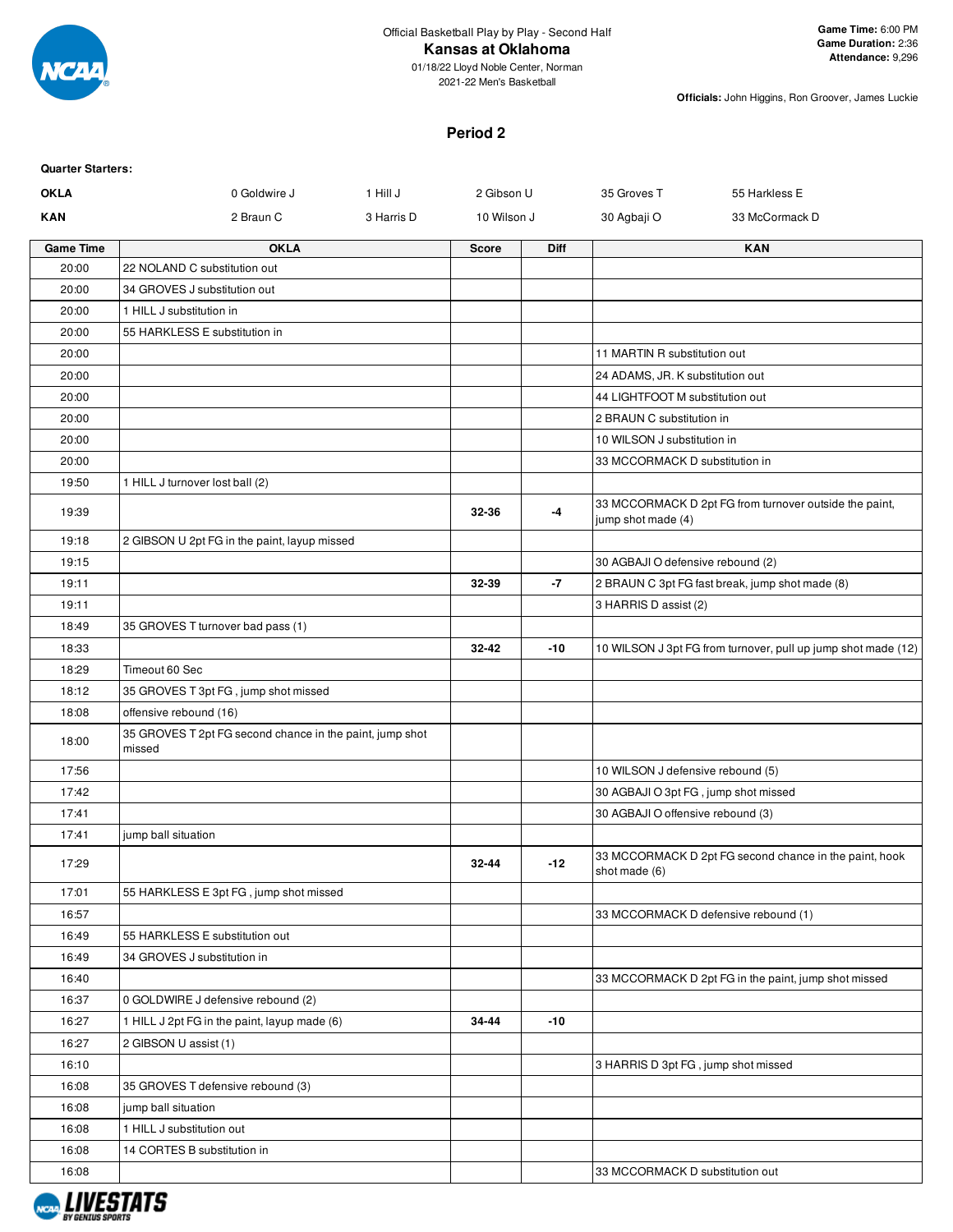

# Official Basketball Play by Play - Second Half

**Officials:** John Higgins, Ron Groover, James Luckie

| <b>Game Time</b> | <b>OKLA</b>                                                       | <b>Score</b> | Diff          | <b>KAN</b>                                                    |
|------------------|-------------------------------------------------------------------|--------------|---------------|---------------------------------------------------------------|
| 16:08            |                                                                   |              |               | 44 LIGHTFOOT M substitution in                                |
| 15:42            | 34 GROVES J 2pt FG in the paint, layup made (2)                   | 36-44        | -8            |                                                               |
| 15:42            | 35 GROVES T assist (1)                                            |              |               |                                                               |
| 15:32            |                                                                   |              |               | 44 LIGHTFOOT M 2pt FG in the paint, floating jump shot missed |
| 15:28            | 0 GOLDWIRE J defensive rebound (3)                                |              |               |                                                               |
| 15:25            | 2 GIBSON U 3pt FG fast break, jump shot made (6)                  | 39-44        | -5            |                                                               |
| 15:25            | 0 GOLDWIRE J assist (4)                                           |              |               |                                                               |
| 15:08            |                                                                   |              |               | 30 AGBAJI O turnover lost ball (2)                            |
| 15:08            |                                                                   |              | Timeout media |                                                               |
| 15:08            | 35 GROVES T substitution out                                      |              |               |                                                               |
| 15:08            | 11 MAWEIN A substitution in                                       |              |               |                                                               |
| 15:08            |                                                                   |              |               | 44 LIGHTFOOT M substitution out                               |
| 15:08            |                                                                   |              |               | 33 MCCORMACK D substitution in                                |
| 14:57            | 0 GOLDWIRE J 2pt FG from turnover in the paint, layup made<br>(6) | 41-44        | -3            |                                                               |
| 14:57            | 0 GOLDWIRE J foul drawn (1)                                       |              |               | 3 HARRIS D foul shooting (1 - 1)                              |
| 14:57            | 0 GOLDWIRE J free throw 1 - 1 missed                              |              |               |                                                               |
| 14:56            |                                                                   |              |               | 33 MCCORMACK D defensive rebound (2)                          |
| 14:39            |                                                                   |              |               | 30 AGBAJI O 2pt FG in the paint, layup blocked                |
| 14:39            | 14 CORTES B block (1)                                             |              |               |                                                               |
| 14:34            | defensive rebound (20)                                            |              |               |                                                               |
| 14:08            | 11 MAWEIN A substitution out                                      |              |               |                                                               |
| 14:08            | 35 GROVES T substitution in                                       |              |               |                                                               |
| 14:08            | 35 GROVES T 2pt FG in the paint, layup missed                     |              |               |                                                               |
| 14:02            |                                                                   |              |               | 10 WILSON J defensive rebound (6)                             |
| 13:54            | 0 GOLDWIRE J steal (3)                                            |              |               | 10 WILSON J turnover lost ball (1)                            |
| 13:54            | 0 GOLDWIRE J foul drawn (2)                                       |              |               | 2 BRAUN C foul shooting (3 - 2)                               |
| 13:54            | 0 GOLDWIRE J free throw 1 - 2 missed                              |              |               |                                                               |
| 13:54            | offensive dead ball rebound (3)                                   |              |               |                                                               |
| 13:54            | 0 GOLDWIRE J free throw 2 - 2 made (7)                            | 42-44        | -2            |                                                               |
| 13:54            | 0 GOLDWIRE J substitution out                                     |              |               |                                                               |
| 13:54            | 35 GROVES T substitution out                                      |              |               |                                                               |
| 13:54            | 55 HARKLESS E substitution in                                     |              |               |                                                               |
| 13:54            | 11 MAWEIN A substitution in                                       |              |               |                                                               |
| 13:54            | 0 GOLDWIRE J substitution out                                     |              |               |                                                               |
| 13:54            | 11 MAWEIN A substitution out                                      |              |               |                                                               |
| 13:54            | 35 GROVES T substitution in                                       |              |               |                                                               |
| 13:54            | 55 HARKLESS E substitution in                                     |              |               |                                                               |
| 13:32            |                                                                   | 42-46        | -4            | 2 BRAUN C 2pt FG in the paint, floating jump shot made (10)   |
| 13:04            | 2 GIBSON U 2pt FG in the paint, layup made (8)                    | 44-46        | -2            |                                                               |
| 13:04            | 14 CORTES B assist (2)                                            |              |               |                                                               |
| 12:58            |                                                                   |              |               | 2 BRAUN C 3pt FG, jump shot missed                            |
| 12:53            |                                                                   |              |               | 30 AGBAJI O offensive rebound (4)                             |
| 12:53            |                                                                   |              |               | 30 AGBAJI O 2pt FG second chance in the paint, layup missed   |
| 12:53            | 55 HARKLESS E defensive rebound (2)                               |              |               |                                                               |
| 12:47            | 2 GIBSON U 3pt FG, jump shot made (11)                            | 47-46        | $\mathbf{1}$  |                                                               |
| 12:43            |                                                                   |              |               | Timeout 30 Sec                                                |
| 12:43            |                                                                   |              |               | 3 HARRIS D substitution out                                   |
| 12:43            |                                                                   |              |               | 33 MCCORMACK D substitution out                               |

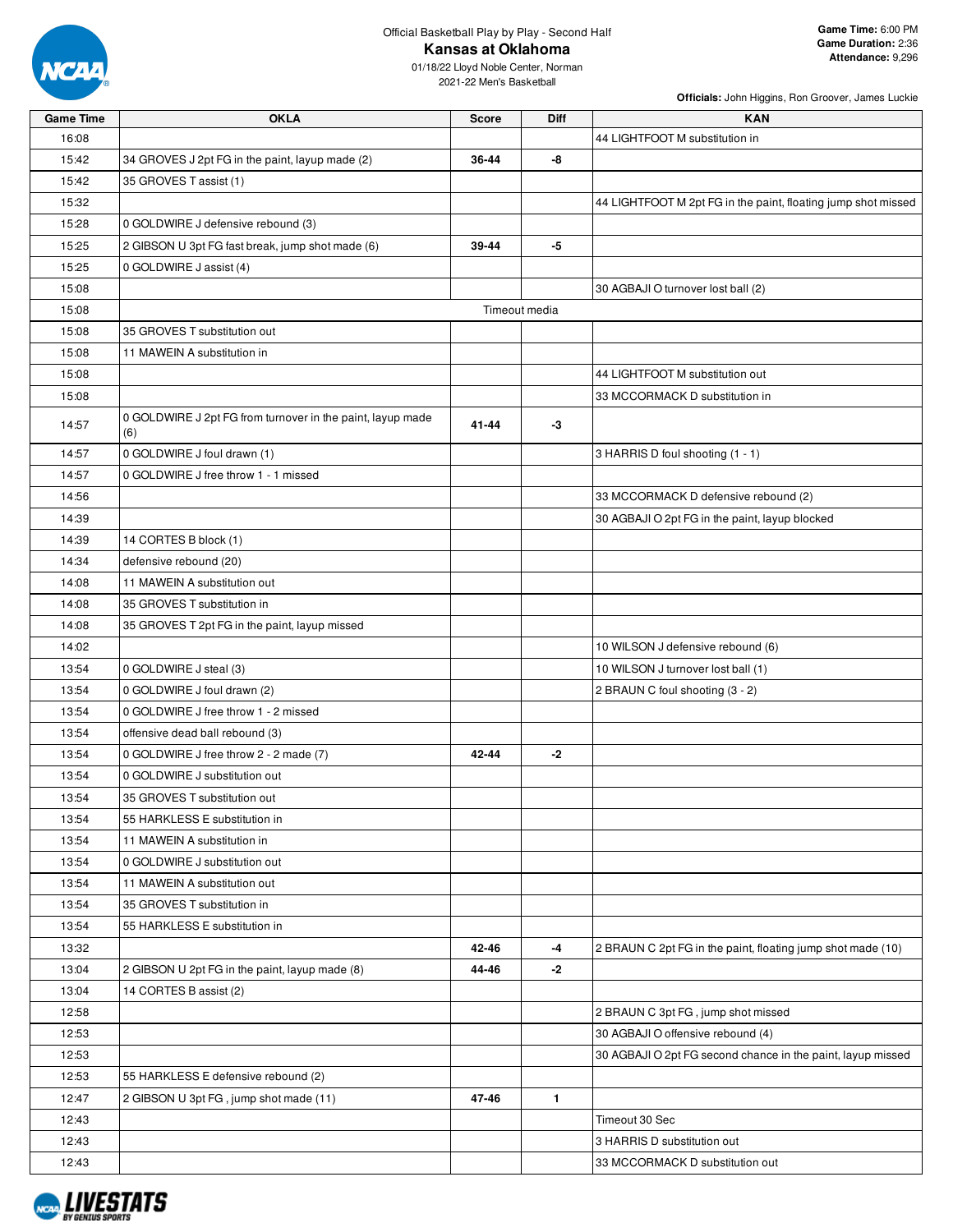

Official Basketball Play by Play - Second Half

| Officials: John Higgins, Ron Groover, James Luckie |  |  |  |
|----------------------------------------------------|--|--|--|
|                                                    |  |  |  |

| <b>Game Time</b> | <b>OKLA</b>                                                      | <b>Score</b> | <b>Diff</b>   | <b>KAN</b>                                                        |
|------------------|------------------------------------------------------------------|--------------|---------------|-------------------------------------------------------------------|
| 12:43            |                                                                  |              |               | 11 MARTIN R substitution in                                       |
| 12:43            |                                                                  |              |               | 44 LIGHTFOOT M substitution in                                    |
| 12:13            |                                                                  |              |               | turnover shot clock (11)                                          |
| 12:11            | 55 HARKLESS E 3pt FG from turnover, jump shot missed             |              |               |                                                                   |
| 12:07            |                                                                  |              |               | 10 WILSON J defensive rebound (7)                                 |
| 12:06            |                                                                  |              |               | 10 WILSON J 2pt FG in the paint, layup missed                     |
| 12:03            |                                                                  |              |               | 2 BRAUN C offensive rebound (2)                                   |
| 11:43            |                                                                  |              |               | 2 BRAUN C 3pt FG second chance, jump shot missed                  |
| 11:37            | 34 GROVES J defensive rebound (2)                                |              |               |                                                                   |
| 11:23            | 35 GROVES T 2pt FG in the paint, hook shot missed                |              |               |                                                                   |
| 11:19            | 34 GROVES J offensive rebound (3)                                |              |               |                                                                   |
| 11:16            | 35 GROVES T 2pt FG second chance in the paint, layup made<br>(8) | 49-46        | 3             |                                                                   |
| 11:16            | 55 HARKLESS E assist (1)                                         |              |               |                                                                   |
| 10:48            |                                                                  |              |               | 30 AGBAJI O 2pt FG outside the paint, jump shot missed            |
| 10:44            | 14 CORTES B defensive rebound (2)                                |              |               |                                                                   |
| 10:35            | 35 GROVES T 3pt FG, jump shot missed                             |              |               |                                                                   |
| 10:33            |                                                                  |              |               | 2 BRAUN C defensive rebound (3)                                   |
| 10:25            |                                                                  |              |               | 2 BRAUN C turnover bad pass (1)                                   |
| 10:25            |                                                                  |              | Timeout media |                                                                   |
| 10:25            | 2 GIBSON U substitution out                                      |              |               |                                                                   |
| 10:25            | 14 CORTES B substitution out                                     |              |               |                                                                   |
| 10:25            | 35 GROVES T substitution out                                     |              |               |                                                                   |
| 10:25            | 0 GOLDWIRE J substitution in                                     |              |               |                                                                   |
| 10:25            | 1 HILL J substitution in                                         |              |               |                                                                   |
| 10:25            | 11 MAWEIN A substitution in                                      |              |               |                                                                   |
| 10:25            |                                                                  |              |               | 11 MARTIN R substitution out                                      |
| 10:25            |                                                                  |              |               | 44 LIGHTFOOT M substitution out                                   |
| 10:25            |                                                                  |              |               | 3 HARRIS D substitution in                                        |
| 10:25            |                                                                  |              |               | 33 MCCORMACK D substitution in                                    |
| 10:01            | 55 HARKLESS E foul drawn (3)                                     |              |               | 30 AGBAJI O foul personal (1 - 3)                                 |
| 09:52            | 55 HARKLESS E foul drawn (4)                                     |              |               | 30 AGBAJI O foul shooting (2 - 4)                                 |
| 09:52            | 55 HARKLESS E free throw 1 - 2 made (3)                          | 50-46        | 4             |                                                                   |
| 09:52            | 55 HARKLESS E free throw 2 - 2 missed                            |              |               |                                                                   |
| 09:52            |                                                                  |              |               | 33 MCCORMACK D defensive rebound (3)                              |
| 09:31            | 11 MAWEIN A substitution out                                     |              |               |                                                                   |
| 09:31            | 34 GROVES J substitution out                                     |              |               |                                                                   |
| 09:31            | 2 GIBSON U substitution in                                       |              |               |                                                                   |
| 09:31            | 35 GROVES T substitution in                                      |              |               |                                                                   |
| 09:31            | 35 GROVES T foul personal (2 - 1)                                |              |               | 33 MCCORMACK D foul drawn (2)                                     |
| 09:25            |                                                                  |              |               | 30 AGBAJI O 2pt FG outside the paint, jump shot missed            |
| 09:22            |                                                                  |              |               | 33 MCCORMACK D offensive rebound (4)                              |
| 09:20            |                                                                  |              |               | 33 MCCORMACK D 2pt FG second chance in the paint, layup<br>missed |
| 09:17            |                                                                  |              |               |                                                                   |
| 09:13            | 1 HILL J defensive rebound (5)<br>1 HILL J foul drawn (2)        |              |               | 10 WILSON J foul shooting (3 - 5)                                 |
|                  |                                                                  |              | 5             |                                                                   |
| 09:13            | 1 HILL J free throw fast break 1 - 2 made (7)                    | 51-46        |               | 33 MCCORMACK D substitution out                                   |
| 09:13            |                                                                  |              |               |                                                                   |
| 09:13            |                                                                  |              |               | 44 LIGHTFOOT M substitution in                                    |
| 09:13            | 1 HILL J free throw fast break 2 - 2 made (8)                    | 52-46        | 6             |                                                                   |
|                  |                                                                  |              |               |                                                                   |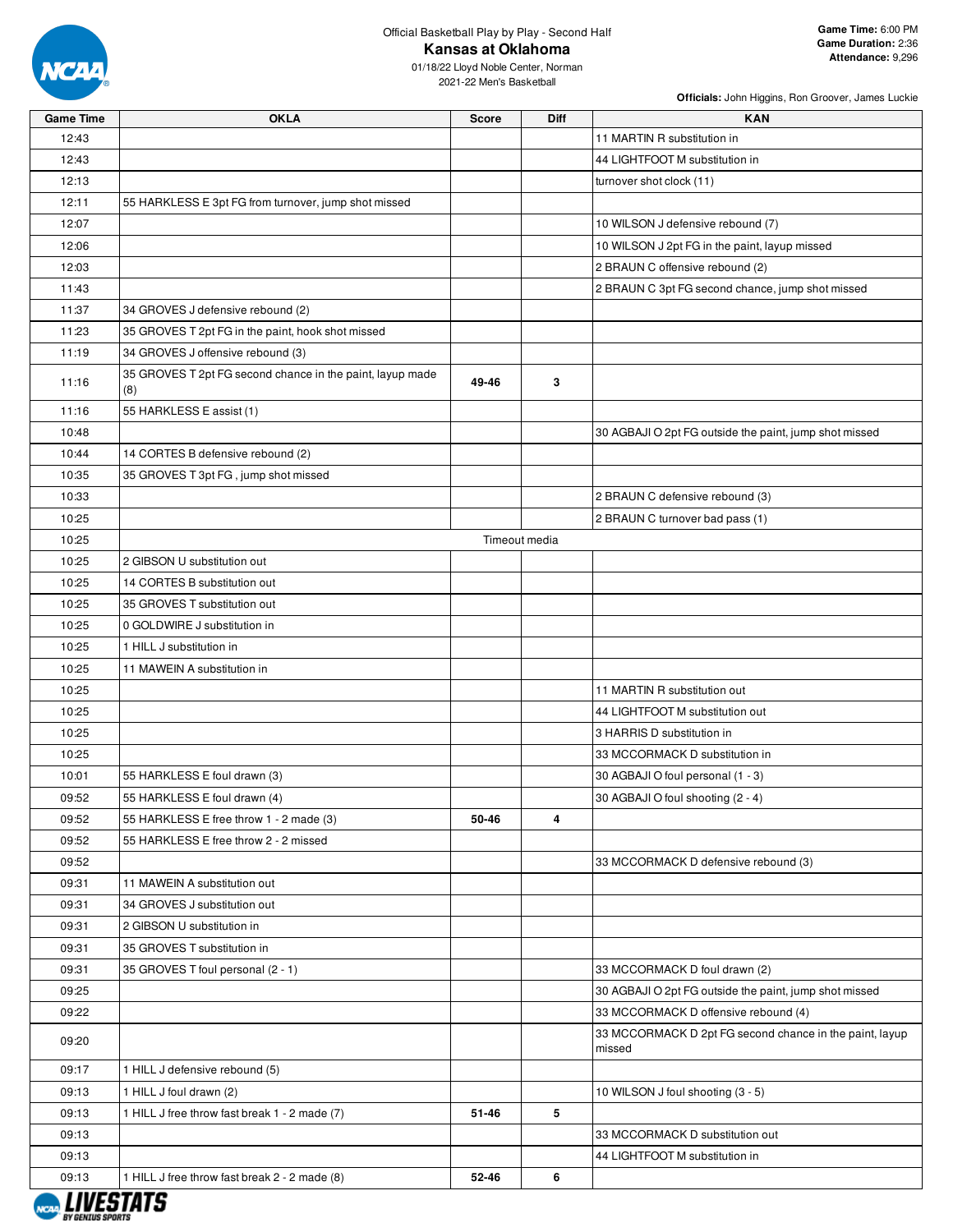

**Officials:** John Higgins, Ron Groover, James Luckie

| <b>Game Time</b> | <b>OKLA</b>                                                                    | <b>Score</b> | Diff           | <b>KAN</b>                                                    |
|------------------|--------------------------------------------------------------------------------|--------------|----------------|---------------------------------------------------------------|
| 08:50            |                                                                                | 52-48        | 4              | 44 LIGHTFOOT M 2pt FG in the paint, hook shot made (9)        |
| 08:21            | 35 GROVES T 2pt FG in the paint, hook shot missed                              |              |                |                                                               |
| 08:18            |                                                                                |              |                | 44 LIGHTFOOT M defensive rebound (4)                          |
| 08:06            |                                                                                |              |                | 3 HARRIS D 2pt FG outside the paint, jump shot missed         |
| 08:02            | 0 GOLDWIRE J defensive rebound (4)                                             |              |                |                                                               |
| 07:50            | 0 GOLDWIRE J 3pt FG, jump shot missed                                          |              |                |                                                               |
| 07:48            |                                                                                |              |                | 44 LIGHTFOOT M defensive rebound (5)                          |
| 07:48            | 1 HILL J foul personal (3 - 2)                                                 |              |                | 44 LIGHTFOOT M foul drawn (2)                                 |
| 07:48            |                                                                                |              | Timeout media  |                                                               |
| 07:48            | 0 GOLDWIRE J substitution out                                                  |              |                |                                                               |
| 07:48            | 14 CORTES B substitution in                                                    |              |                |                                                               |
| 07:33            |                                                                                |              |                | 3 HARRIS D 2pt FG outside the paint, jump shot missed         |
| 07:30            | 35 GROVES T defensive rebound (4)                                              |              |                |                                                               |
| 07:09            | 2 GIBSON U 3pt FG, jump shot missed                                            |              |                |                                                               |
| 07:06            |                                                                                |              |                | 44 LIGHTFOOT M defensive rebound (6)                          |
| 07:00            |                                                                                | 52-50        | $\overline{2}$ | 10 WILSON J 2pt FG in the paint, driving layup made (14)      |
| 06:30            | 2 GIBSON U 2pt FG in the paint, floating jump shot missed                      |              |                |                                                               |
| 06:26            |                                                                                |              |                | 2 BRAUN C defensive rebound (4)                               |
| 06:23            |                                                                                |              |                |                                                               |
|                  |                                                                                |              |                | 10 WILSON J 3pt FG, pull up jump shot missed                  |
| 06:19            | 1 HILL J defensive rebound (6)                                                 |              |                |                                                               |
| 05:53            | 2 GIBSON U turnover lost ball (1)                                              |              |                |                                                               |
| 05:53            | 55 HARKLESS E substitution out                                                 |              |                |                                                               |
| 05:53            | 0 GOLDWIRE J substitution in                                                   |              |                |                                                               |
| 05:53            |                                                                                |              |                | 44 LIGHTFOOT M substitution out                               |
| 05:53            |                                                                                |              |                | 33 MCCORMACK D substitution in                                |
| 05:37            |                                                                                | 52-52        | 0              | 30 AGBAJI O 2pt FG from turnover in the paint, layup made (2) |
| 05:37            |                                                                                |              |                | 10 WILSON J assist (2)                                        |
| 05:18            | 1 HILL J 2pt FG in the paint, dunk, made (10)                                  | 54-52        | $\mathbf{2}$   |                                                               |
| 05:18            | 35 GROVES T assist (2)                                                         |              |                |                                                               |
| 04:59            | 14 CORTES B steal (1)                                                          |              |                | 3 HARRIS D turnover bad pass (3)                              |
| 04:52            | Timeout 30 Sec                                                                 |              |                |                                                               |
| 04:52            | 35 GROVES T substitution out                                                   |              |                |                                                               |
| 04:52            | 11 MAWEIN A substitution in                                                    |              |                |                                                               |
| 04:32            | 1 HILL J 2pt FG from turnover outside the paint, jump shot<br>missed           |              |                |                                                               |
| 04:31            | offensive dead ball rebound (4)                                                |              |                |                                                               |
| 04:31            | 11 MAWEIN A foul drawn (2)                                                     |              |                | 10 WILSON J foul personal (4 - 6)                             |
| 04:15            | 1 HILL J 3pt FG from turnover second chance, jump shot missed                  |              |                |                                                               |
| 04:12            | 11 MAWEIN A offensive rebound (4)                                              |              |                |                                                               |
| 04:11            | 11 MAWEIN A 2pt FG from turnover second chance in the paint,<br>layup made (5) | 56-52        | 4              |                                                               |
| 04:11            | 1 HILL J assist (1)                                                            |              |                |                                                               |
| 03:57            | 0 GOLDWIRE J foul personal (2 - 3)                                             |              |                | 30 AGBAJI O foul drawn (2)                                    |
| 03:57            |                                                                                |              | Timeout media  |                                                               |
| 03:57            | 11 MAWEIN A substitution out                                                   |              |                |                                                               |
| 03:57            | 14 CORTES B substitution out                                                   |              |                |                                                               |
| 03:57            | 35 GROVES T substitution in                                                    |              |                |                                                               |
| 03:57            | 55 HARKLESS E substitution in                                                  |              |                |                                                               |
| 03:56            | 55 HARKLESS E foul personal (2 - 4)                                            |              |                | 30 AGBAJI O foul drawn (3)                                    |
| 03:48            | 55 HARKLESS E foul personal (3 - 5)                                            |              |                | 3 HARRIS D foul drawn (2)                                     |

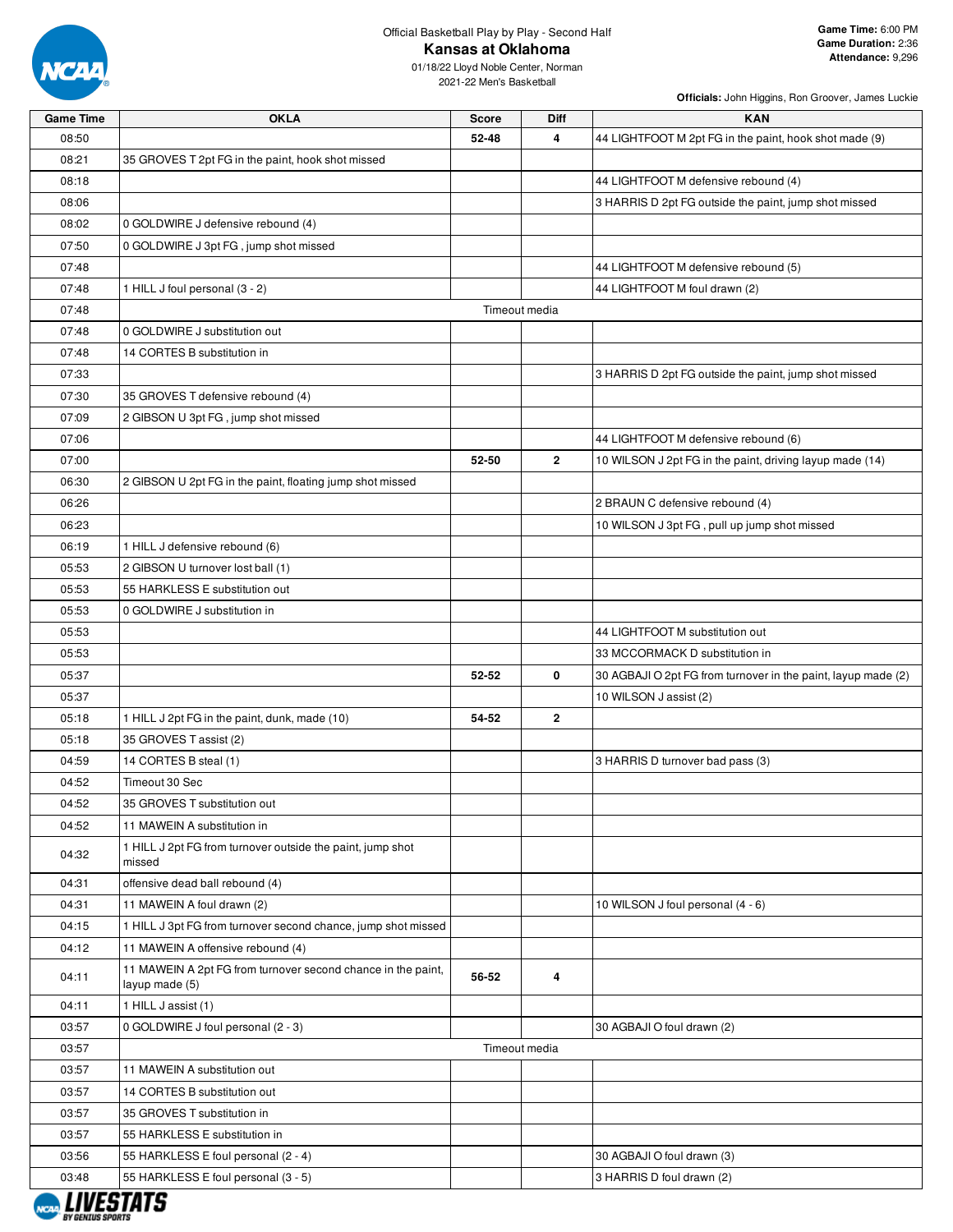

01/18/22 Lloyd Noble Center, Norman 2021-22 Men's Basketball

**Officials:** John Higgins, Ron Groover, James Luckie

**Game Time:** 6:00 PM **Game Duration:** 2:36 **Attendance:** 9,296

| <b>Game Time</b> | <b>OKLA</b>                                                        | <b>Score</b> | <b>Diff</b>    | <b>KAN</b>                                                 |
|------------------|--------------------------------------------------------------------|--------------|----------------|------------------------------------------------------------|
| 03:46            |                                                                    | 56-55        | $\mathbf{1}$   | 30 AGBAJI O 3pt FG, jump shot made (5)                     |
| 03:46            |                                                                    |              |                | 3 HARRIS D assist (3)                                      |
| 03:17            | 0 GOLDWIRE J foul drawn (3)                                        |              |                | 33 MCCORMACK D foul personal (1 - 7)                       |
| 03:17            | 0 GOLDWIRE J 1&1 free throw 1 made (8)                             | 57-55        | $\overline{2}$ |                                                            |
| 03:17            | 0 GOLDWIRE J 1&1 free throw 2 made (9)                             | 58-55        | 3              |                                                            |
| 02:58            |                                                                    | 58-58        | 0              | 30 AGBAJI O 3pt FG, jump shot made (8)                     |
| 02:58            |                                                                    |              |                | 3 HARRIS D assist (4)                                      |
| 02:30            | 1 HILL J 2pt FG in the paint, layup missed                         |              |                |                                                            |
| 02:27            |                                                                    |              |                | 10 WILSON J defensive rebound (8)                          |
| 02:13            | 0 GOLDWIRE J foul personal (3 - 6)                                 |              |                | 30 AGBAJI O foul drawn (4)                                 |
| 02:05            |                                                                    |              |                | 3 HARRIS D 2pt FG in the paint, layup missed               |
| 02:00            |                                                                    |              |                | 3 HARRIS D offensive rebound (1)                           |
| 02:00            |                                                                    |              |                | 3 HARRIS D 2pt FG second chance in the paint, layup missed |
| 01:58            | 35 GROVES T defensive rebound (5)                                  |              |                |                                                            |
| 01:53            | 35 GROVES T 3pt FG, jump shot missed                               |              |                |                                                            |
| 01:50            |                                                                    |              |                | 30 AGBAJI O defensive rebound (5)                          |
| 01:28            | 1 HILL J foul shooting (4 - 7)                                     |              |                | 10 WILSON J foul drawn (3)                                 |
| 01:28            |                                                                    | 58-59        | -1             | 10 WILSON J free throw 1 - 2 made (15)                     |
| 01:28            |                                                                    | 58-60        | -2             | 10 WILSON J free throw 2 - 2 made (16)                     |
| 01:18            | 0 GOLDWIRE J foul drawn (4)                                        |              |                | 30 AGBAJI O foul shooting (3 - 8)                          |
| 01:18            | 0 GOLDWIRE J free throw 1 - 2 made (10)                            | 59-60        | $-1$           |                                                            |
| 01:18            | 0 GOLDWIRE J free throw 2 - 2 made (11)                            | 60-60        | 0              |                                                            |
| 01:04            |                                                                    | 60-62        | -2             | 30 AGBAJI O 2pt FG in the paint, driving layup made (10)   |
| 00:47            | 0 GOLDWIRE J 2pt FG in the paint, layup missed                     |              |                |                                                            |
| 00:44            | 1 HILL J offensive rebound (7)                                     |              |                |                                                            |
| 00:39            | 0 GOLDWIRE J 2pt FG second chance in the paint, layup made<br>(13) | 62-62        | 0              |                                                            |
| 00:39            | 2 GIBSON U assist (2)                                              |              |                |                                                            |
| 00:30            | Timeout 60 Sec                                                     |              |                |                                                            |
| 00:13            |                                                                    | 62-65        | -3             | 2 BRAUN C 3pt FG, jump shot made (13)                      |
| 00:13            |                                                                    |              |                | 30 AGBAJI O assist (1)                                     |
| 00:11            | Timeout 60 Sec                                                     |              |                |                                                            |
| 00:11            |                                                                    |              |                | 33 MCCORMACK D substitution out                            |
| 00:11            |                                                                    |              |                | 24 ADAMS, JR. K substitution in                            |
| 00:07            | 0 GOLDWIRE J foul drawn (5)                                        |              |                | 2 BRAUN C foul personal (4 - 9)                            |
| 00:07            |                                                                    |              |                | 24 ADAMS, JR. K substitution out                           |
| 00:07            |                                                                    |              |                | 33 MCCORMACK D substitution in                             |
| 00:07            | 0 GOLDWIRE J 1&1 free throw 1 made (14)                            | 63-65        | -2             |                                                            |
| 00:07            | 0 GOLDWIRE J 1&1 free throw 2 made (15)                            | 64-65        | $-1$           |                                                            |
| 00:07            | 35 GROVES T substitution out                                       |              |                |                                                            |
| 00:07            | 11 MAWEIN A substitution in                                        |              |                |                                                            |
| 00:06            | 11 MAWEIN A substitution out                                       |              |                |                                                            |
| 00:06            | 35 GROVES T substitution in                                        |              |                |                                                            |
| 00:06            |                                                                    |              |                | Timeout 30 Sec                                             |
| 00:06            |                                                                    |              |                | 33 MCCORMACK D substitution out                            |
| 00:06            |                                                                    |              |                | 55 COLEMAN-LANDS J substitution in                         |
| 00:05            | 2 GIBSON U foul personal (1 - 8)                                   |              |                | 2 BRAUN C foul drawn (1)                                   |
| 00:05            |                                                                    |              |                | 55 COLEMAN-LANDS J substitution out                        |
| 00:05            |                                                                    |              |                | 24 ADAMS, JR. K substitution in                            |
|                  |                                                                    |              |                |                                                            |

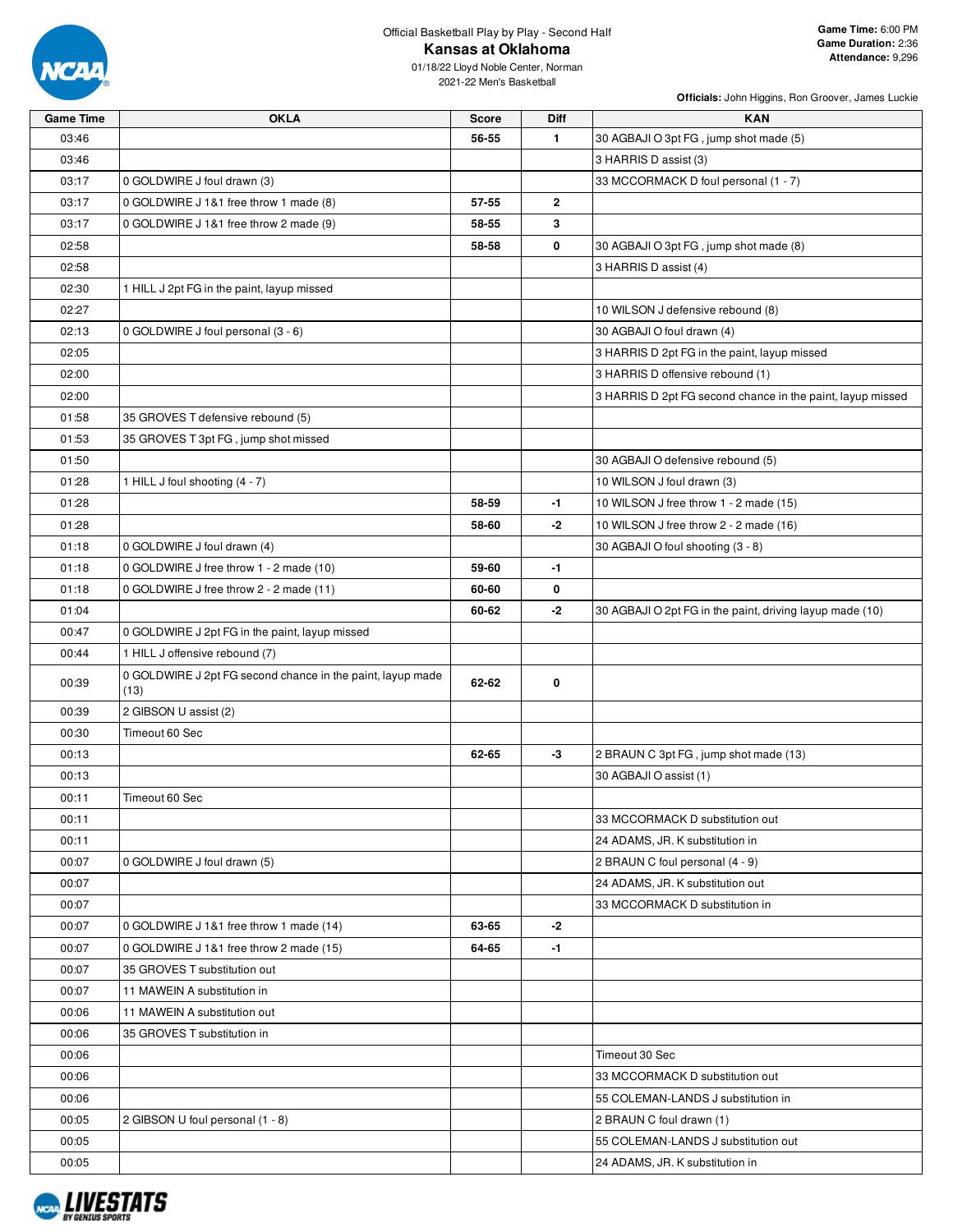

Official Basketball Play by Play - Second Half

**Kansas at Oklahoma**

01/18/22 Lloyd Noble Center, Norman 2021-22 Men's Basketball

| <b>Game Time</b>      | <b>OKLA</b>                            | <b>Score</b> | <b>Diff</b> | <b>KAN</b>                           |  |  |  |  |
|-----------------------|----------------------------------------|--------------|-------------|--------------------------------------|--|--|--|--|
| 00:05                 |                                        | 64-66        | $-2$        | 2 BRAUN C 1&1 free throw 1 made (14) |  |  |  |  |
| 00:05                 |                                        | 64-67        | -3          | 2 BRAUN C 1&1 free throw 2 made (15) |  |  |  |  |
| 00:01                 | 55 HARKLESS E 3pt FG, jump shot missed |              |             |                                      |  |  |  |  |
| 00:01                 | defensive dead ball rebound (2)        |              |             |                                      |  |  |  |  |
| <b>END OF GAME</b>    |                                        |              |             |                                      |  |  |  |  |
| <b>OKLA 64-67 KAN</b> |                                        |              |             |                                      |  |  |  |  |

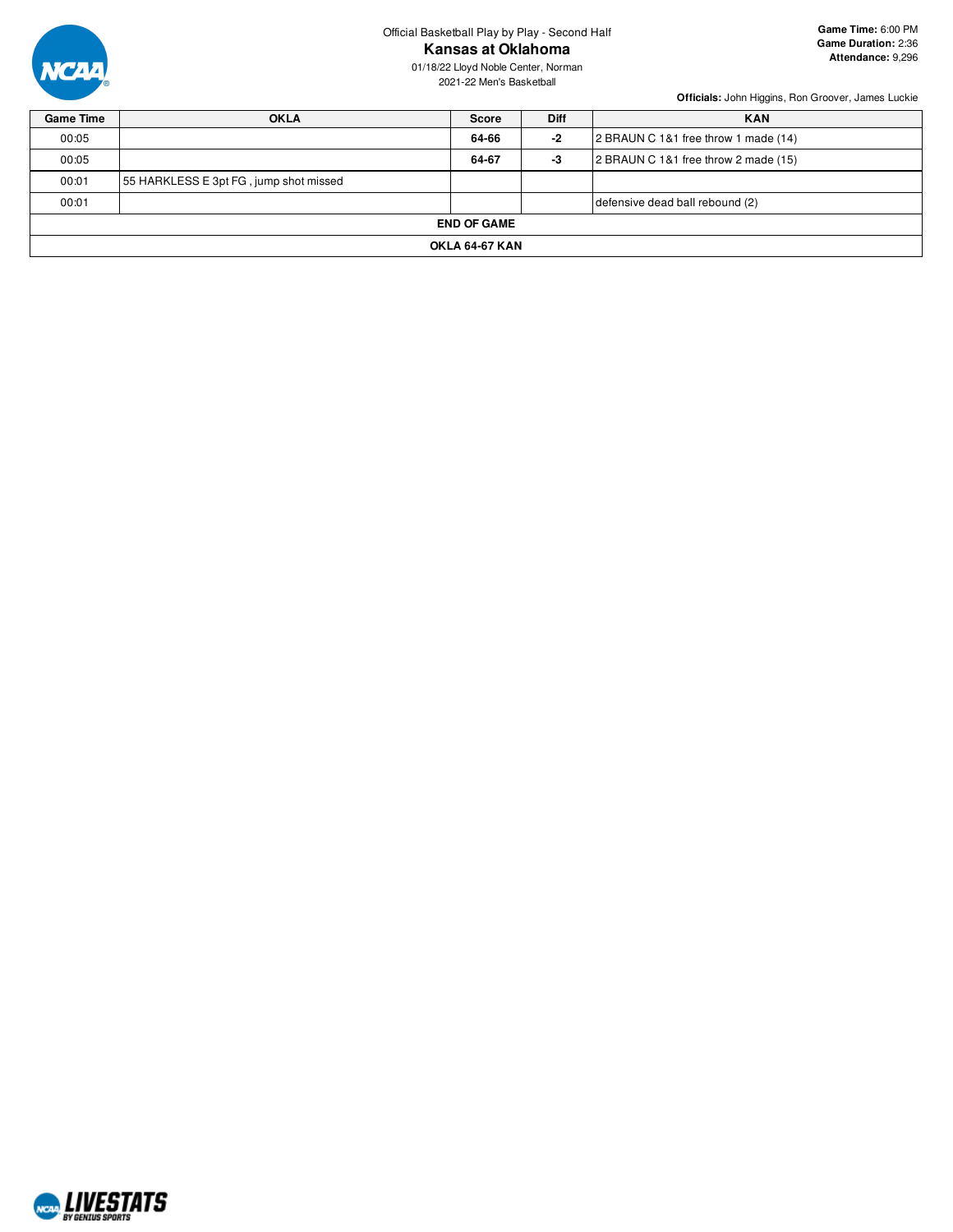

#### Official Basketball Box Score - Second Half **Kansas at Oklahoma**

01/18/22 Lloyd Noble Center, Norman 2021-22 Men's Basketball

**Officials:** John Higgins, Ron Groover, James Luckie

|               |                     |   |            | FG        | 3P       | FT      |          |           | <b>Rebounds</b> |              | <b>Fouls</b> | ТP |          | AS TO ST |             | <b>Blocks</b> |              | $+/-$ |
|---------------|---------------------|---|------------|-----------|----------|---------|----------|-----------|-----------------|--------------|--------------|----|----------|----------|-------------|---------------|--------------|-------|
|               | NO. Name            |   | <b>Min</b> | M-A       | M-A      | M-A     | OR.      | <b>DR</b> | <b>TOT</b>      | <b>PF</b>    | <b>FD</b>    |    |          |          |             | <b>BS</b>     | <b>BA</b>    |       |
| 10            | Jalen Wilson        | F | 20:00      | $2 - 4$   | $1-2$    | $2 - 2$ | 0        | 4         | 4               | 2            |              |    |          |          | 0           | 0             | 0            |       |
| 33            | David McCormack     | F | 13:11      | $2 - 4$   | $0-0$    | $0 - 0$ |          | 3         | 4               |              |              | 4  | $\Omega$ | $\Omega$ | 0           | 0             | $\mathbf 0$  | 3     |
| 2             | Christian Braun     | G | 20:00      | $3-5$     | $2 - 4$  | $2-2$   |          | 2         | 3               | 2            |              | 10 | O        |          | 0           | 0             | $\mathbf{0}$ |       |
| 3             | Dajuan Harris       | G | 17:42      | $0 - 5$   | $0 - 1$  | $0 - 0$ |          | $\Omega$  |                 |              |              | 0  | 3        |          | 0           | $\Omega$      | $\Omega$     | 3     |
| 30            | Ochai Agbaji        | G | 20:00      | $4 - 9$   | $2 - 3$  | $0 - 0$ | 2        | 2         | 4               | 3            | 3            | 10 |          |          | 0           | 0             |              |       |
| 44            | Mitch Lightfoot     |   | 06:38      | $1-2$     | $0 - 0$  | $0-0$   | $\Omega$ | 3         | 3               | $\Omega$     |              | 2  | 0        | $\Omega$ | 0           | $\Omega$      | $\mathbf 0$  | $-4$  |
| 11            | Remy Martin         |   | 02:18      | 0-0       | $0-0$    | $0 - 0$ | $\Omega$ | 0         | 0               | 0            | 0            | 0  | 0        | $\Omega$ | 0           | 0             | $\Omega$     | $-2$  |
| 24            | KJ Adams, Jr.       |   | 00:11      | $0 - 0$   | $0 - 0$  | $0 - 0$ | $\Omega$ | $\Omega$  | 0               | $\Omega$     | $\Omega$     | 0  | 0        | $\Omega$ | $\mathbf 0$ | $\Omega$      | $\Omega$     | 2     |
| 55            | Jalen Coleman-Lands |   | 00:00      | $0 - 0$   | $0-0$    | $0-0$   | $\Omega$ | $\Omega$  | 0               | $\mathbf{0}$ | 0            | 0  | 0        | 0        | 0           | $\Omega$      | 0            |       |
| Team          |                     |   |            |           |          |         | 0        | 0         | 0               |              |              | 0  |          |          |             |               |              |       |
| <b>Totals</b> |                     |   |            | $12 - 29$ | $5 - 10$ | $4 - 4$ | 5        | 14        | 19              | 9            | 8            | 33 | 5        | 5        | 0           | 0             |              |       |

|               | <b>Shooting By Period</b> |        |
|---------------|---------------------------|--------|
| ond FG%       | 12-29                     | 41.4%  |
| 3PT%          | $5 - 10$                  | 50.0%  |
| FT%           | 4-4                       | 100%   |
| <b>GM FG%</b> | 12-29                     | 41.4%  |
| 3PT%          | $5 - 10$                  | 50.0%  |
| FT%           | $4 - 4$                   | 100.0% |

Dead Ball Rebounds: 0, 1

NCAL LIVESTATS

**Technical Fouls:**:NONE

|               |                            |       | FG           | 3P      | FΤ        |           |          | <b>Rebounds   Fouls  </b> |           |           |    |                | <b>TP AS TO ST</b> |   |           |             | <b>Blocks</b> |  | $+/-$ |
|---------------|----------------------------|-------|--------------|---------|-----------|-----------|----------|---------------------------|-----------|-----------|----|----------------|--------------------|---|-----------|-------------|---------------|--|-------|
|               | NO. Name                   | Min   | M-A          | M-A     | M-A       | <b>OR</b> | DR.      | <b>TOT</b>                | <b>PF</b> | <b>FD</b> |    |                |                    |   | <b>BS</b> | <b>BA</b>   |               |  |       |
|               | F<br>Jalen Hill            | 14:17 | $2 - 5$      | 0-1     | 2-2       |           | 2        | 3                         | 2         |           | 6  |                |                    | 0 | 0         | 0           | $-14$         |  |       |
| 35            | <b>Tanner Groves</b><br>F. | 17:11 | $1-8$        | $0 - 3$ | $0 - 0$   | $\Omega$  | 3        | 3                         |           | 0         | 2  | 2              |                    | 0 | 0         | $\mathbf 0$ | -6            |  |       |
| 0             | Jordan Goldwire<br>G       | 14:36 | $2 - 4$      | $0 - 1$ | 7-9       | 0         | 3        | 3                         | 2         | 5         | 11 |                | 0                  |   | 0         | 0           | -4            |  |       |
|               | Umoja Gibson<br>G          | 19:06 | $3-6$        | $2 - 3$ | $0 - 0$   | 0         | $\Omega$ | 0                         |           | 0         | 8  | $\overline{2}$ |                    | 0 | 0         | 0           | -2            |  |       |
| 55            | Elijah Harkless<br>G       | 15:09 | $0 - 3$      | $0 - 3$ | $1 - 2$   | 0         |          |                           | 2         | 2         |    |                | 0                  | 0 | ი         | 0           | -13           |  |       |
| 22            | <b>CJ Noland</b>           | 00:00 | $0 - 0$      | $0 - 0$ | 0-0       | $\Omega$  | $\Omega$ | 0                         | $\Omega$  | $\Omega$  | 0  | 0              | 0                  | 0 | 0         | 0           |               |  |       |
| 34            | Jacob Groves               | 07:18 | $1 - 1$      | $0 - 0$ | $0 - 0$   |           |          | 2                         | $\Omega$  | 0         | 2  | 0              | 0                  | 0 | 0         | 0           | 16            |  |       |
| 14            | <b>Bijan Cortes</b>        | 09:34 | $0 - 0$      | $0 - 0$ | $0 - 0$   | $\Omega$  | 1        |                           | $\Omega$  | $\Omega$  | 0  |                | 0                  |   |           | $\mathbf 0$ | 13            |  |       |
| 11            | Akol Mawein                | 02:49 | 1-1          | $0-0$   | $0 - 0$   |           | 0        |                           | $\Omega$  |           | 2  | 0              | 0                  | 0 | 0         | 0           | 5             |  |       |
| Team          |                            |       |              |         |           |           |          | 2                         |           |           | 0  |                | $\Omega$           |   |           |             |               |  |       |
| <b>Totals</b> |                            |       | $10-28$ 2-11 |         | $10 - 13$ | 4         | 12       | 16                        | 8         | 9         | 32 | 8              | 3                  | 2 |           | 0           | - 1           |  |       |
|               |                            |       |              |         |           |           |          |                           |           |           |    |                |                    |   |           |             |               |  |       |

| <b>Shooting By Period</b> |           |       |  |  |  |  |  |  |
|---------------------------|-----------|-------|--|--|--|--|--|--|
| 2 <sup>nd</sup> FG%       | 10-28     | 35.7% |  |  |  |  |  |  |
| 3PT%                      | $2 - 11$  | 18.2% |  |  |  |  |  |  |
| FT%                       | $10 - 13$ | 76.9% |  |  |  |  |  |  |
| <b>GM FG%</b>             | 10-28     | 35.7% |  |  |  |  |  |  |
| 3PT%                      | $2 - 11$  | 18.2% |  |  |  |  |  |  |
| FT%                       | $10 - 13$ | 76.9% |  |  |  |  |  |  |

Dead Ball Rebounds: 2, 0

|                                                                 | <b>KAN</b>                                                           | <b>OKLA</b> |                      |                |                |                                 |     |     |     |
|-----------------------------------------------------------------|----------------------------------------------------------------------|-------------|----------------------|----------------|----------------|---------------------------------|-----|-----|-----|
|                                                                 |                                                                      |             | <b>Points from</b>   |                | <b>KANOKLA</b> | <b>Period by Period Scoring</b> |     |     |     |
| <b>Biggest lead</b>                                             | $\left  12 \right $ (2 <sup>nd</sup> 17:29) 6 (2 <sup>nd</sup> 9:13) |             | <b>Turnovers</b>     |                | 6              |                                 | 1st | 2nd | TOT |
| <b>Best Scoring Run</b> $10(2^{nd} 17:29)$ $ 10(2^{nd} 13:54) $ |                                                                      |             | Paint                | 12             | 16             |                                 |     |     |     |
| <b>Lead Changes</b>                                             |                                                                      |             | <b>Second Chance</b> | $\mathcal{P}$  | 6              | <b>KAN</b>                      | 34  | 33  | 67  |
| <b>Times Tied</b>                                               |                                                                      |             | <b>Fast Breaks</b>   | 5              |                | <b>OKLA</b>                     |     |     |     |
| Time with Lead                                                  | 07:39                                                                | 09:30       | Bench                | $\overline{2}$ |                |                                 | 32  | 32  | 64  |

**Technical Fouls:**:NONE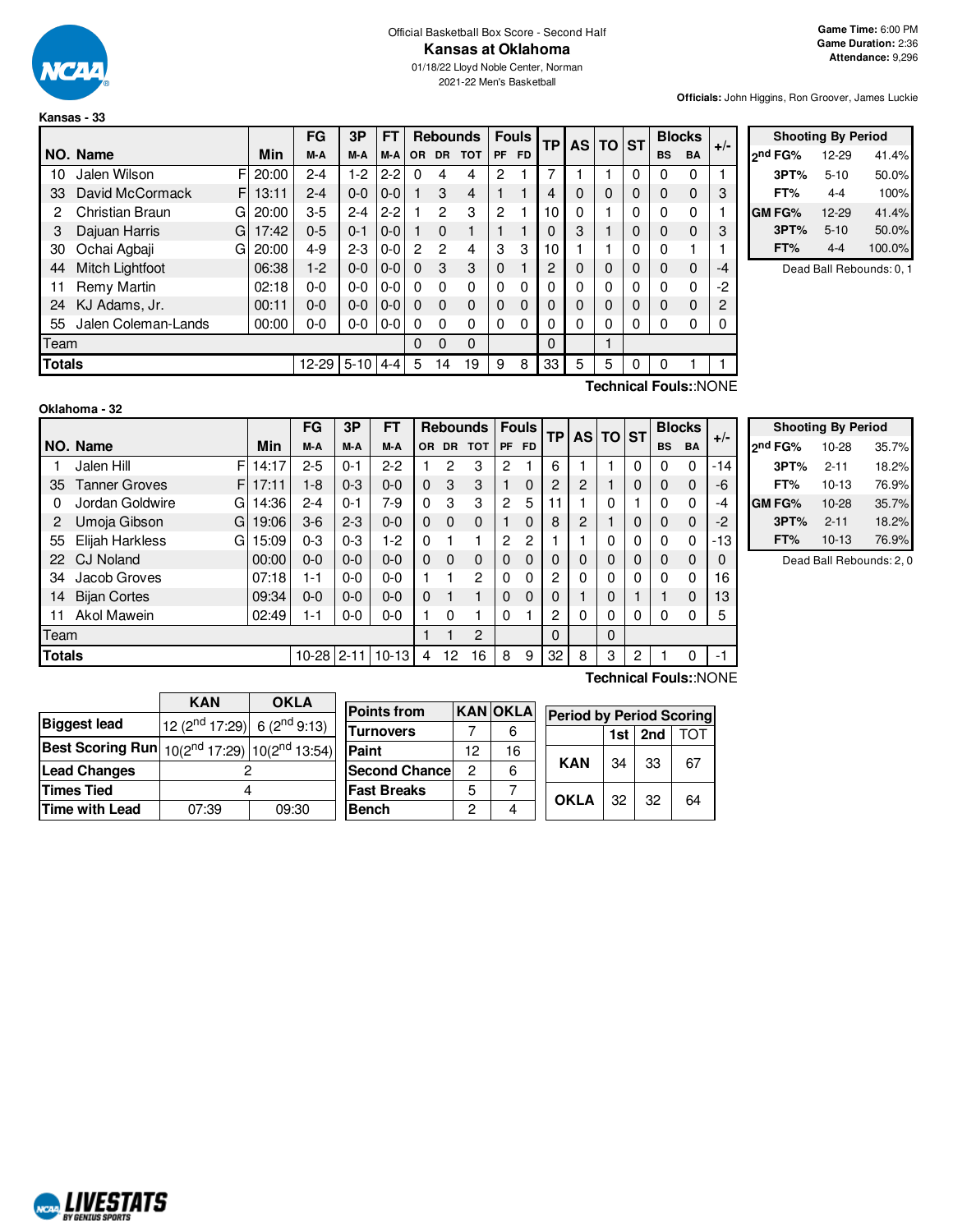01/18/22 Lloyd Noble Center, Norman 2021-22 Men's Basketball

**Officials:** John Higgins, Ron Groover, James Luckie



{ Players => 0, 1, 2, 3, 5, 11, 14, 15, 20, 22, 30, 34, 35, 44, 55; } FG Types => All; Results => All;

{ Players => 0, 1, 2, 3, 5, 10, 11, 12, 13, 15, 20, 21, 24, 30, 31, 33, 44, 55; } FG Types => All; Results => All;



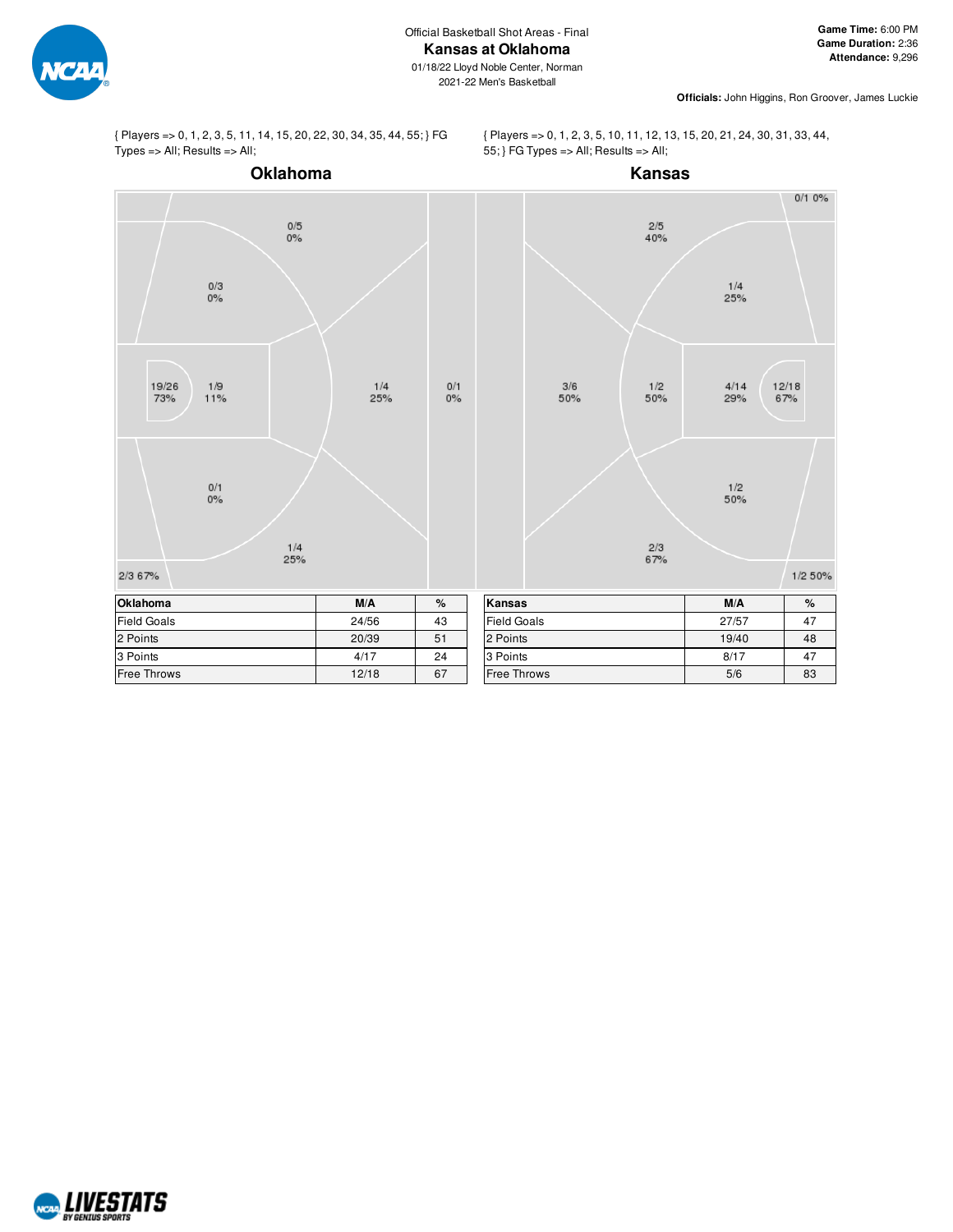

01/18/22 Lloyd Noble Center, Norman 2021-22 Men's Basketball

**Officials:** John Higgins, Ron Groover, James Luckie

|           | Kansas                 |       |             |              |           |                    |                |                |             |                |     |                 |                |               |                |                |     |
|-----------|------------------------|-------|-------------|--------------|-----------|--------------------|----------------|----------------|-------------|----------------|-----|-----------------|----------------|---------------|----------------|----------------|-----|
| <b>No</b> | Name                   |       | <b>Mins</b> | <b>Score</b> |           | <b>Points Diff</b> |                | Points per Min |             | <b>Assists</b> |     | <b>Rebounds</b> |                | <b>Steals</b> |                | Turnovers      |     |
|           |                        | On    | Off         | On           | Off       | On                 | Off            | On             | Off         | On             | Off | On              | Off            | On            | Off            | On             | Off |
|           | Joseph Yesufu          | 02:00 | 38:00       | $0 - 5$      | $67 - 59$ | -5                 | 8              | 0.00           | 1.76        | $\Omega$       | 12  |                 | 32             |               | 5              |                | 12  |
| 2         | Christian Braun        | 33:15 | 06:45       | $53 - 51$    | $14 - 13$ | $\overline{2}$     |                | 1.59           | 2.07        | 8              | 4   | 28              | $\overline{4}$ | 4             |                | 9              | 4   |
| 3         | Dajuan Harris          | 34:40 | 05:20       | $58 - 60$    | $9 - 4$   | $-2$               | 5              | 1.67           | 1.69        | 11             |     | 26              | 6              | 4             |                | 11             | 2   |
| 10        | Jalen Wilson           | 34:53 | 05:07       | $62 - 57$    | $5 - 7$   | 5                  | $-2$           | 1.78           | 0.98        | 11             |     | 30              | 2              | 3             | $\overline{c}$ | 11             | 2   |
| 11        | Remy Martin            | 15:14 | 24:46       | $27 - 21$    | $40 - 43$ | 6                  | -3             | 1.77           | 1.62        | 6              | 6   | 13              | 19             | 4             |                | -              | 6   |
| 24        | KJ Adams, Jr.          | 03:32 | 36:28       | $3 - 7$      | $64 - 57$ | -4                 |                | 0.85           | 1.76        | $\mathbf{0}$   | 12  |                 | 31             |               | 5              | $\overline{c}$ | 11  |
| 30        | Ochai Agbaji           | 32:02 | 07:58       | $56 - 45$    | $11 - 19$ | 11                 | -8             | 1.75           | 1.38        | 8              | 4   | 27              | 5              | 4             |                | 8              | 5   |
| 33        | David McCormack        | 26:01 | 13:59       | $45 - 46$    | $22 - 18$ | $-1$               | 4              | 1.73           | I.57        | 9              | 3   | 20              | 12             | 4             |                | 8              | 5   |
| 44        | <b>Mitch Lightfoot</b> | 13:48 | 26:12       | $20 - 18$    | $47 - 46$ | $\overline{2}$     |                | l.45           | <b>1.79</b> | 3              | 9   | 12              | 20             |               | 4              | 5              | 8   |
| 55        | Jalen Coleman-Lands    | 04:35 | 35:25       | $11 - 10$    | $56 - 54$ |                    | $\overline{2}$ | 2.40           | 1.58        | 4              | 8   | 3               | 29             |               | 4              | 3              | 10  |

#### **Oklahoma**

| <b>No</b>      | Name                 |       | <b>Mins</b> | <b>Points Diff</b><br><b>Score</b> |           |                          | Points per Min |      |      | <b>Assists</b> |          | <b>Rebounds</b> |     | <b>Steals</b>  |        | <b>Turnovers</b> |     |
|----------------|----------------------|-------|-------------|------------------------------------|-----------|--------------------------|----------------|------|------|----------------|----------|-----------------|-----|----------------|--------|------------------|-----|
|                |                      | On    | Off         | On.                                | Off       | On                       | Off            | On   | Off  | On             | Off      | On              | Off | On             | Off    | On               | Off |
|                | Jordan Goldwire      | 26:05 | 13:55       | $46 - 38$                          | $18 - 29$ | 8                        | $-11$          | 1.76 | 1.29 | 10             | 3        | 21              | 10  |                |        |                  |     |
|                | Jalen Hill           | 24:38 | 15:22       | $36 - 44$                          | $28 - 23$ | -8                       | 5              | 1.46 | 1.82 | 6              |          | 18              | 13  | 4              |        |                  |     |
| $\overline{c}$ | Umoja Gibson         | 37:30 | 02:30       | $63 - 63$                          | - 4       | $\Omega$                 | -3             | .68  | 0.40 | 13             | $\Omega$ | 30              |     | 8              |        | 9                | 2   |
| 11             | <b>Akol Mawein</b>   | 10:38 | 29:22       | $18 - 15$                          | $46 - 52$ | 3                        | $-6$           | 1.69 | 1.57 | 3              | 10       | 10              | 21  | $\overline{2}$ | 6      | 3                | 8   |
| 14             | <b>Bijan Cortes</b>  | 18:05 | 21:55       | $30 - 31$                          | $34 - 36$ | $\overline{\phantom{a}}$ | -2             | 1.66 | 1.55 |                | 6        | 13              | 18  | 3              |        |                  |     |
| 22             | <b>CJ</b> Noland     | 07:44 | 32:16       | $13 - 11$                          | $51 - 56$ | 2                        | $-5$           | 1.68 | 1.58 | 3              | 10       | 8               | 23  | 3              |        |                  |     |
| 34             | Jacob Groves         | 16:57 | 23:03       | $31 - 23$                          | $33 - 44$ | 8                        | $-11$          | 1.83 | 1.43 | 8              | 5        | 15              | 16  | 4              |        |                  |     |
| 35             | <b>Tanner Groves</b> | 29:22 | 10:38       | $46 - 52$                          | $18 - 15$ | $-6$                     | 3              | 1.57 | 1.69 | 10             | 3        | 21              | 10  | 6              | $\sim$ | 8                | 3   |
| 55             | Elijah Harkless      | 29:01 | 10:59       | $37 - 58$                          | $27 - 9$  | $-21$                    | 18             | 1.28 | 2.46 | 5              | 8        | 19              | 12  | 3              |        |                  | 2   |

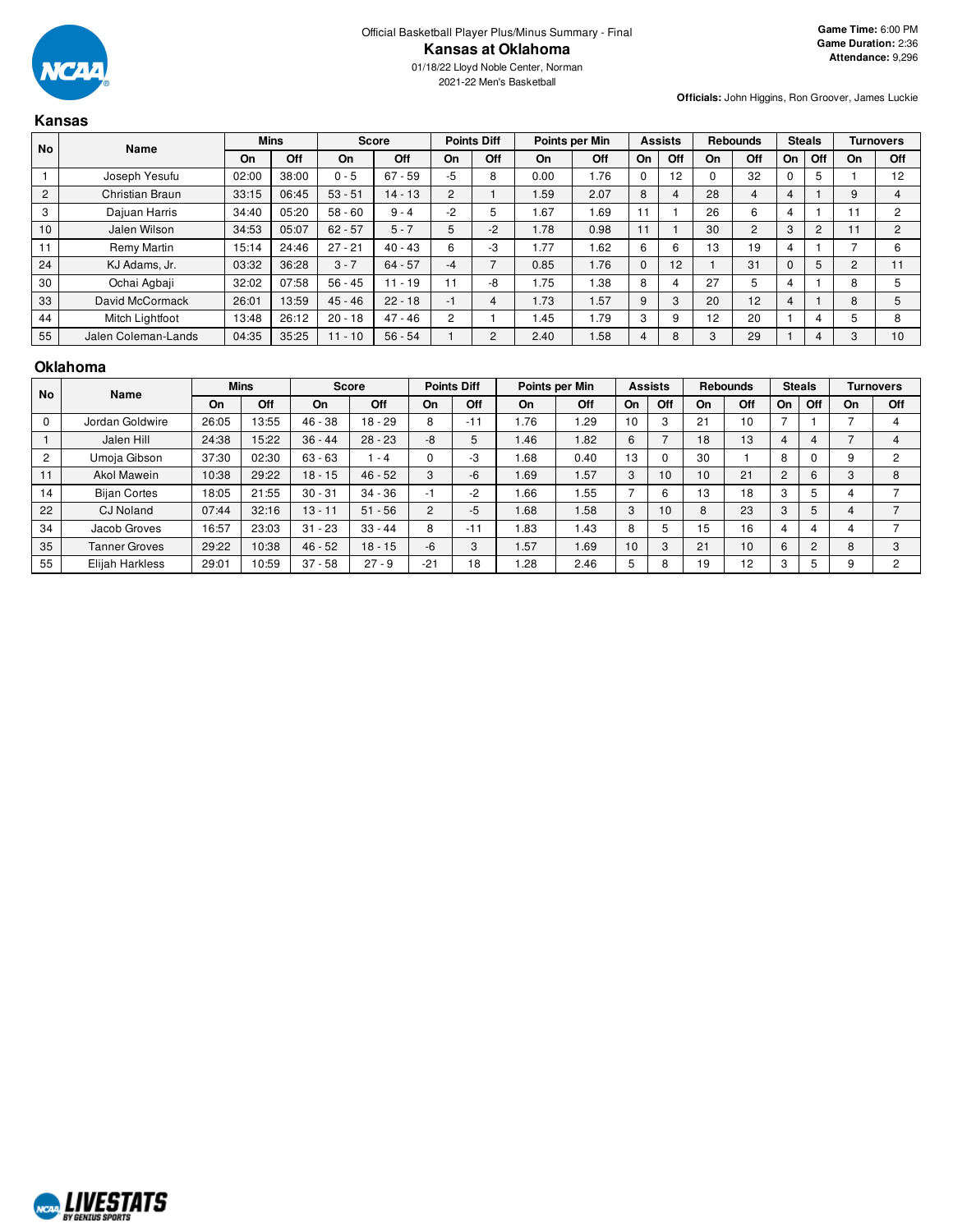

**Officials:** John Higgins, Ron Groover, James Luckie

#### Players => 0, 1, 2, 3, 5, 10, 11, 12, 13, 15, 20, 21, 24, 30, 31, 33, 44, 55FG Types=>AllResults=>All

**Kansas**







| Made | (N) Missed |
|------|------------|
|      |            |

N - Player Number

| Kansas             | M/A   | %  | Kansas                   | M/A       | $\%$ |
|--------------------|-------|----|--------------------------|-----------|------|
| <b>Field Goals</b> | 27/57 | 47 | Points in the Paint      | 32(16/32) | 50   |
| 2 Points           | 19/40 | 48 | <b>Fast Break Points</b> | 7(4/4)    | 100  |
| 3 Points           | 8/17  | 47 | Second Chance Points     | 10(5/11)  | 45   |
| <b>Free Throws</b> | 5/6   | 83 | Effective FG%            | 54        |      |

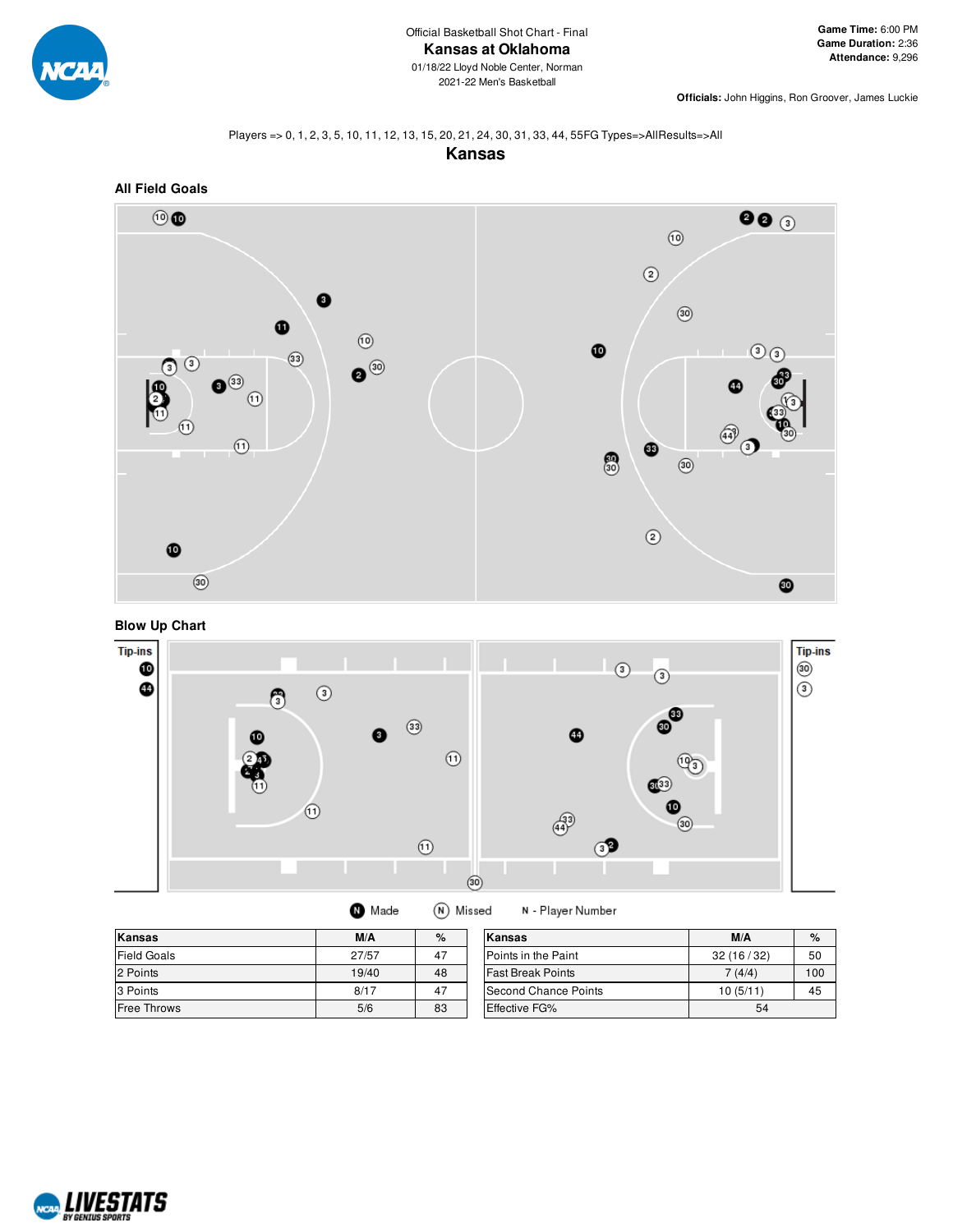

01/18/22 Lloyd Noble Center, Norman 2021-22 Men's Basketball

**Officials:** John Higgins, Ron Groover, James Luckie

#### Players => 0, 1, 2, 3, 5, 11, 14, 15, 20, 22, 30, 34, 35, 44, 55FG Types=>AllResults=>All

## **Oklahoma**







| Made | (N) Missed | N - Player |
|------|------------|------------|
|------|------------|------------|

| <b>Oklahoma</b>    | M/A   | %  | <b>Oklahoma</b>          | M/A       | $\%$ |
|--------------------|-------|----|--------------------------|-----------|------|
| <b>Field Goals</b> | 24/56 | 43 | Points in the Paint      | 40(20/35) | 57   |
| 2 Points           | 20/39 | 51 | <b>Fast Break Points</b> | 12(8/10)  | 80   |
| 3 Points           | 4/17  | 24 | Second Chance Points     | 16(8/13)  | 62   |
| <b>Free Throws</b> | 12/18 | 67 | <b>Effective FG%</b>     | 46        |      |

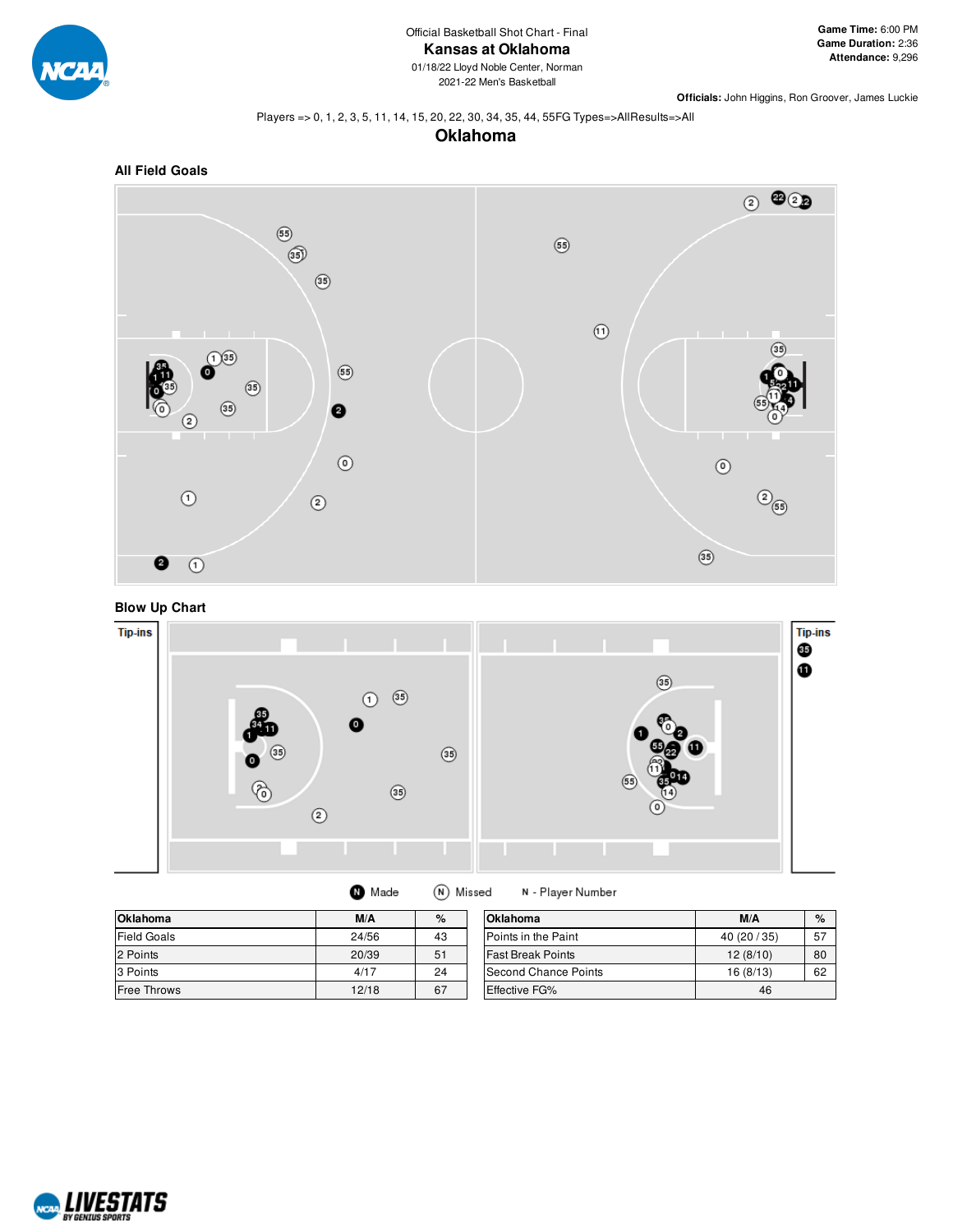

**Kansas**

## Official Basketball Rotations Summary - Final **Kansas at Oklahoma**

| Lineup                                                                               | Quarter<br><b>On</b>  | Time<br>On | Quarter<br>Off | Time<br>Off | Time on<br>Court | <b>Score</b> | <b>Score</b><br><b>Diff</b> |                |                       |                | <b>Reb Stillov Ass</b> | <b>PPP</b> |
|--------------------------------------------------------------------------------------|-----------------------|------------|----------------|-------------|------------------|--------------|-----------------------------|----------------|-----------------------|----------------|------------------------|------------|
| 2- Braun C/3- Harris D/10- Wilson J/30- Agbaii O/33- McCormack D/                    |                       | 20:00      |                | 14:56       | 05:04            | $7 - 8$      | $-1$                        | 3              |                       | $\overline{c}$ |                        | .0000      |
| 2- Braun C/3- Harris D/11- Martin R/30- Agbaii O/33- McCormack D/                    | $\mathbf{1}$          | 14:56      | $\mathbf{1}$   | 13:20       | 01:36            | $4 - 0$      | $\overline{4}$              | 1              | $\mathbf{2}^{\prime}$ | $\Omega$       |                        | .3333      |
| 2- Braun C/3- Harris D/11- Martin R/30- Agbaji O/44- Lightfoot M/                    | 1                     | 13:20      | $\mathbf{1}$   | 13:10       | 00:10            | $0 - 0$      | $\Omega$                    | $\mathbf 0$    | $\mathbf 0$           | $\Omega$       | $\Omega$               | 0.0000     |
| 3- Harris D/ 10- Wilson J/ 11- Martin R/ 30- Agbaii O/ 44- Lightfoot M/              | $\mathbf{1}$          | 13:10      | $\mathbf{1}$   | 12:21       | 00:49            | $2 - 1$      | 1                           | $\mathbf 0$    | $\mathbf 0$           | $\mathbf 0$    | $\mathbf{0}$           | 2.0000     |
| 3- Harris D/ 10- Wilson J/ 11- Martin R/ 44- Lightfoot M/ 55- Coleman-<br>Lands $J/$ |                       | 12:21      |                | 10:33       | 01:48            | $4 - 5$      | $-1$                        | 1              | $\Omega$              |                | $\overline{2}$         | 1.0000     |
| 3- Harris D/10- Wilson J/11- Martin R/33- McCormack D/55- Coleman-<br>Lands $J/$     | $\mathbf{1}$          | 10:33      |                | 07:46       | 02:47            | $7-5$        | $\overline{c}$              | 2              |                       | $\overline{c}$ | $\overline{2}$         | 1.1667     |
| 2- Braun C/3- Harris D/10- Wilson J/11- Martin R/33- McCormack D/                    | $\mathbf{1}$          | 07:46      |                | 06:23       | 01:23            | $0 - 4$      | $-4$                        | $\overline{2}$ | $\mathbf 0$           |                | $\mathbf{0}$           | 0.0000     |
| 1- Yesufu J/2- Braun C/3- Harris D/10- Wilson J/33- McCormack D/                     | $\mathbf{1}$          | 06:23      | $\mathbf{1}$   | 06:23       | 00:00            | $0 - 0$      | $\Omega$                    | $\mathbf 0$    | $\mathbf 0$           | $\mathbf 0$    | $\Omega$               | 0.0000     |
| 1- Yesufu J/2- Braun C/3- Harris D/24- Adams, Jr. K/33- McCormack D/                 | $\mathbf{1}$          | 06:23      | $\mathbf{1}$   | 04:23       | 02:00            | $0 - 5$      | $-5$                        | $\mathbf 0$    | 0                     |                | $\Omega$               | 0.0000     |
| 2- Braun C/ 10- Wilson J/ 11- Martin R/ 30- Agbaii O/ 44- Lightfoot M/               | $\mathbf{1}$          | 04:23      | $\mathbf{1}$   | 01:21       | 03:02            | $9 - 2$      | $\overline{7}$              | 3              |                       | $\mathbf 0$    |                        | 2.2500     |
| 3- Harris D/11- Martin R/24- Adams, Jr. K/30- Agbaji O/44- Lightfoot M/              | $\mathbf{1}$          | 01:21      | $\overline{c}$ | 20:00       | 01:21            | $1 - 2$      | $-1$                        | 1              | $\mathbf 0$           |                | $\Omega$               | 0.5319     |
| 2- Braun C/3- Harris D/10- Wilson J/30- Agbaji O/33- McCormack D/                    | 2                     | 20:00      | $\overline{c}$ | 16:08       | 03:52            | $10-2$       | 8                           | $\overline{4}$ | $\mathbf 0$           | $\mathbf{0}$   |                        | .6667      |
| 2- Braun C/3- Harris D/10- Wilson J/30- Agbaji O/44- Lightfoot M/                    | $\overline{c}$        | 16:08      | $\overline{c}$ | 15:08       | 01:00            | $0 - 5$      | $-5$                        | $\mathbf 0$    | $\mathbf 0$           |                | $\Omega$               | 0.0000     |
| 2- Braun C/3- Harris D/10- Wilson J/30- Agbaii O/33- McCormack D/                    | $\mathbf{2}$          | 15:08      | $\overline{c}$ | 12:43       | 02:25            | $2 - 8$      | -6                          | 3              | $\mathbf 0$           |                | $\Omega$               | 0.5000     |
| 2- Braun C/ 10- Wilson J/ 11- Martin R/ 30- Agbaji O/ 44- Lightfoot M/               | $\mathbf{2}$          | 12:43      | $\overline{c}$ | 10:25       | 02:18            | $0 - 2$      | $-2$                        | 3              | $\mathbf 0$           | $\overline{c}$ | $\Omega$               | 0.0000     |
| 2- Braun C/3- Harris D/10- Wilson J/30- Agbaii O/33- McCormack D/                    | $\overline{c}$        | 10:25      | $\overline{c}$ | 09:13       | 01:12            | $0 - 2$      | $-2$                        | $\mathbf{2}$   | $\mathbf 0$           | $\mathbf 0$    | $\Omega$               | 0.0000     |
| 2- Braun C/3- Harris D/10- Wilson J/30- Agbaji O/44- Lightfoot M/                    | $\overline{2}$        | 09:13      | $\overline{2}$ | 05:53       | 03:20            | $4 - 1$      | 3                           | $\overline{4}$ | $\mathbf 0$           | $\mathbf 0$    | $\mathbf 0$            | 0.8000     |
| 2- Braun C/3- Harris D/10- Wilson J/30- Agbaji O/33- McCormack D/                    | $\mathbf{2}^{\prime}$ | 05:53      | $\overline{2}$ | 00:11       | 05:41            | $15 - 10$    | 5                           | 3              | $\mathbf 0$           |                | $\overline{4}$         | 1.9036     |
| 2- Braun C/3- Harris D/10- Wilson J/24- Adams, Jr. K/30- Agbaji O/                   | $\mathbf{2}^{\prime}$ | 00:11      | $\overline{2}$ | 00:07       | 00:05            | $0 - 0$      | $\Omega$                    | 0              | 0                     | 0              | $\Omega$               | 0.0000     |
| 2- Braun C/3- Harris D/10- Wilson J/30- Agbaii O/33- McCormack D/                    | $\overline{2}$        | 00:07      | $\overline{2}$ | 00:06       | 00:01            | $0 - 2$      | $-2$                        | $\mathbf 0$    | 0                     | $\Omega$       | $\Omega$               | 0.0000     |
| 2- Braun C/3- Harris D/10- Wilson J/30- Agbaji O/55- Coleman-Lands J/                | $\overline{c}$        | 00:06      | 2              | 00:05       | 00:00            | $0 - 0$      | 0                           | 0              | $\mathbf 0$           | $\mathbf 0$    | $\mathbf 0$            | 0.0000     |
| 2- Braun C/3- Harris D/10- Wilson J/24- Adams, Jr. K/30- Agbaji O/                   | 2                     | 00:05      | $\overline{c}$ | 00:00       | 00:06            | $2 - 0$      | $\overline{c}$              | 0              | 0                     | 0              | 0                      | 2.2727     |

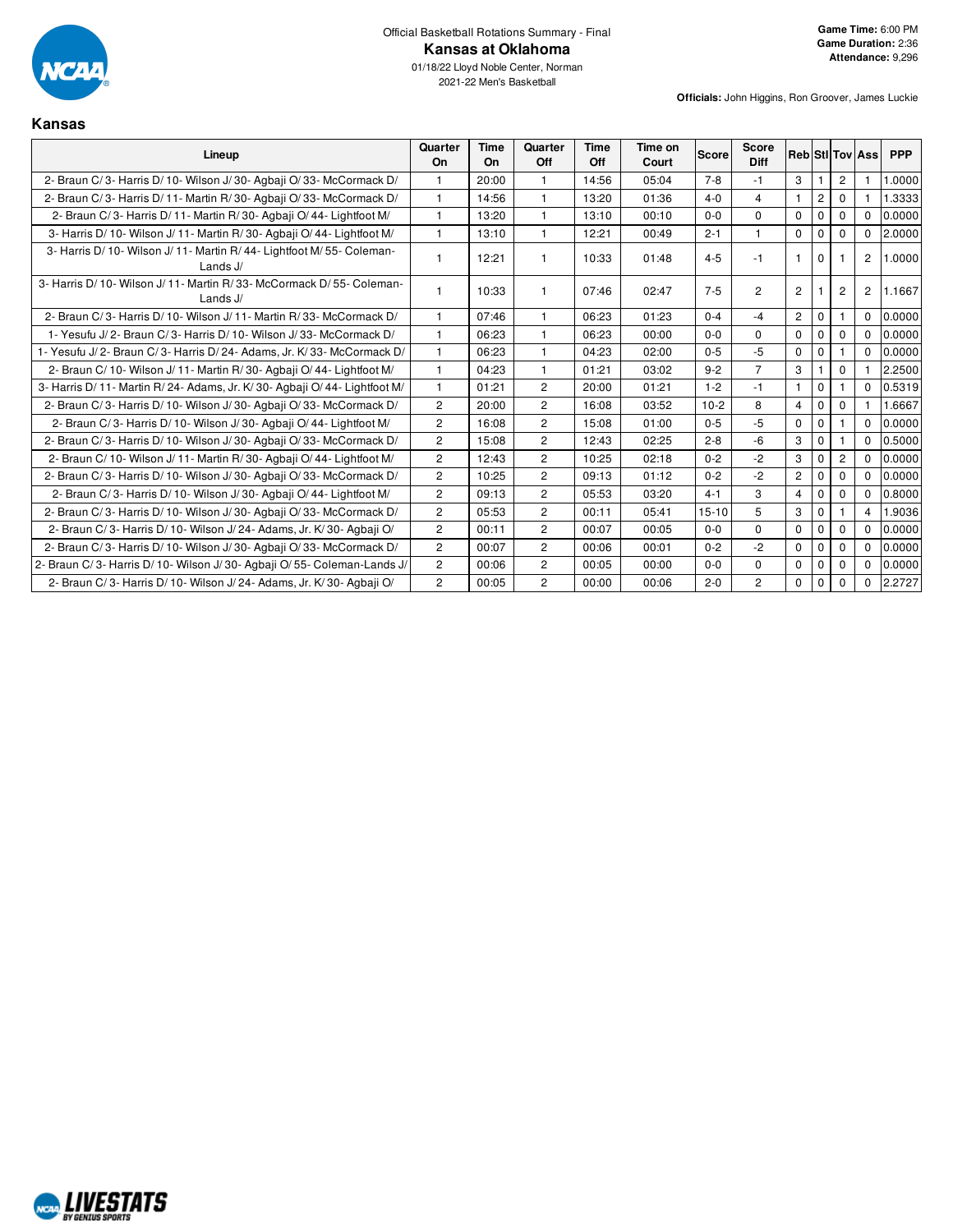

## Official Basketball Rotations Summary - Final **Kansas at Oklahoma**

**Officials:** John Higgins, Ron Groover, James Luckie

### **Oklahoma**

| Lineup                                                                 | Quarter<br>On  | Time<br><b>On</b> | Quarter<br><b>Off</b> | Time<br>Off | Time on<br>Court | Score    | Score<br><b>Diff</b> | <b>Reb</b> Sti Tov Ass |                |                |                | <b>PPP</b> |
|------------------------------------------------------------------------|----------------|-------------------|-----------------------|-------------|------------------|----------|----------------------|------------------------|----------------|----------------|----------------|------------|
| 0- Goldwire J/1- Hill J/2- Gibson U/35- Groves T/55- Harkless E/       | $\mathbf{1}$   | 20:00             | $\mathbf{1}$          | 17:20       | 02:40            | $2 - 0$  | $\overline{2}$       | $\overline{2}$         | $\overline{1}$ | $\overline{2}$ | $\Omega$       | 0.6667     |
| 0- Goldwire J/2- Gibson U/34- Groves J/35- Groves T/55- Harkless<br>E/ | $\mathbf{1}$   | 17:20             | $\mathbf{1}$          | 17:08       | 00:12            | $0 - 0$  | $\Omega$             | $\Omega$               | $\Omega$       | $\Omega$       | $\Omega$       | 0.0000     |
| 2- Gibson U/14- Cortes B/34- Groves J/35- Groves T/55- Harkless E/     | $\mathbf{1}$   | 17:08             | $\mathbf{1}$          | 14:56       | 02:12            | $6 - 7$  | $-1$                 | $\Omega$               | $\mathbf{1}$   | $\Omega$       | $\mathbf{1}$   | 1.5000     |
| 14- Cortes B/22- Noland C/34- Groves J/35- Groves T/55- Harkless<br>F/ | -1             | 14:56             | $\mathbf{1}$          | 13:20       | 01:36            | $0 - 4$  | $-4$                 | $\mathbf{1}$           | $\Omega$       | $\overline{2}$ | $\Omega$       | 0.0000     |
| 0- Goldwire J/1- Hill J/2- Gibson U/11- Mawein A/22- Noland C/         | $\mathbf{1}$   | 13:20             | $\mathbf{1}$          | 10:33       | 02:47            | $6 - 6$  | $\Omega$             | $\mathbf{2}$           |                | 1              |                | 1.2295     |
| 1- Hill J/2- Gibson U/14- Cortes B/35- Groves T/55- Harkless E/        | $\mathbf{1}$   | 10:33             | $\mathbf{1}$          | 08:52       | 01:41            | $3-5$    | $-2$                 | $\mathbf{1}$           | $\mathbf 0$    | $\Omega$       | $\Omega$       | 1.0417     |
| 0- Goldwire J/ 1- Hill J/ 2- Gibson U/ 35- Groves T/ 55- Harkless E/   | $\mathbf{1}$   | 08:52             | $\mathbf{1}$          | 06:23       | 02:29            | $6 - 2$  | $\overline{4}$       | $\overline{c}$         | $\mathbf{1}$   | $\mathbf{1}$   | $\mathbf{1}$   | 1.0000     |
| 0- Goldwire J/1- Hill J/2- Gibson U/11- Mawein A/22- Noland C/         | $\mathbf{1}$   | 06:23             | $\mathbf{1}$          | 05:39       | 00:44            | $2 - 0$  | $\overline{2}$       | $\mathbf{1}$           | $\mathbf 0$    | $\Omega$       | $\Omega$       | 4.5455     |
| 0- Goldwire J/2- Gibson U/11- Mawein A/22- Noland C/34- Groves<br>J    |                | 05:39             | $\mathbf{1}$          | 04:23       | 01:16            | $3 - 0$  | 3                    | 3                      |                |                | 1              | 1.5000     |
| 2- Gibson U/11- Mawein A/14- Cortes B/34- Groves J/55- Harkless<br>F/  | $\mathbf{1}$   | 04:23             | $\mathbf{1}$          | 01:21       | 03:02            | $2 - 9$  | $-7$                 | $\overline{2}$         | $\Omega$       | 1.             | $\Omega$       | 0.6667     |
| 0- Goldwire J/2- Gibson U/22- Noland C/34- Groves J/35- Groves T/      | $\overline{1}$ | 01:21             | $\overline{2}$        | 20:00       | 01:21            | $2 - 1$  | $\mathbf{1}$         | $\mathbf{1}$           | $\mathbf{1}$   | $\Omega$       | $\mathbf{1}$   | 1.0000     |
| 0- Goldwire J/ 1- Hill J/ 2- Gibson U/ 35- Groves T/ 55- Harkless E/   | $\overline{c}$ | 20:00             | $\overline{2}$        | 16:49       | 03:11            | $0 - 10$ | $-10$                | $\mathbf{1}$           | $\mathbf 0$    | $\overline{2}$ | $\Omega$       | 0.0000     |
| 0- Goldwire J/ 1- Hill J/ 2- Gibson U/ 34- Groves J/ 35- Groves T/     | $\overline{2}$ | 16:49             | $\overline{2}$        | 16:08       | 00:41            | $2 - 0$  | $\overline{2}$       | $\overline{2}$         | $\mathbf 0$    | $\Omega$       | $\mathbf{1}$   | 2.0000     |
| 0- Goldwire J/ 2- Gibson U/ 14- Cortes B/ 34- Groves J/ 35- Groves T/  | $\overline{2}$ | 16:08             | $\overline{2}$        | 15:08       | 01:00            | $5-0$    | 5                    | $\mathbf{1}$           | $\mathbf 0$    | $\mathbf 0$    | $\overline{2}$ | 2.5000     |
| 0- Goldwire J/ 2- Gibson U/ 11- Mawein A/ 14- Cortes B/ 34- Groves J/  | $\overline{2}$ | 15:08             | $\mathbf{2}^{\prime}$ | 14:08       | 01:00            | $2 - 0$  | $\overline{2}$       | $\mathbf{1}$           | $\Omega$       | $\Omega$       | $\Omega$       | 1.3889     |
| 0- Goldwire J/2- Gibson U/14- Cortes B/34- Groves J/35- Groves T/      | $\overline{2}$ | 14:08             | $\overline{2}$        | 13:54       | 00:14            | $1 - 0$  | $\mathbf{1}$         | $\Omega$               | $\mathbf{1}$   | $\mathbf 0$    | $\Omega$       | 0.5319     |
| 2- Gibson U/11- Mawein A/14- Cortes B/34- Groves J/55- Harkless<br>E/  | $\overline{2}$ | 13:54             | $\overline{c}$        | 13:54       | 00:00            | $0-0$    | $\Omega$             | $\Omega$               | $\Omega$       | $\Omega$       | $\Omega$       | 0.0000     |
| 2- Gibson U/14- Cortes B/34- Groves J/35- Groves T/55- Harkless E/     | $\overline{2}$ | 13:54             | $\overline{2}$        | 10:25       | 03:29            | $7 - 2$  | 5                    | $\overline{4}$         | $\Omega$       | $\Omega$       | $\overline{2}$ | 1.4000     |
| 0- Goldwire J/ 1- Hill J/ 11- Mawein A/ 34- Groves J/ 55- Harkless E/  | $\overline{2}$ | 10:25             | $\overline{2}$        | 09:31       | 00:54            | $1 - 0$  | $\mathbf{1}$         | $\Omega$               | $\mathbf 0$    | $\mathbf 0$    | $\Omega$       | 1.1364     |
| 0- Goldwire J/ 1- Hill J/ 2- Gibson U/ 35- Groves T/ 55- Harkless E/   | 2              | 09:31             | $\overline{2}$        | 07:48       | 01:43            | $2 - 2$  | $\Omega$             | $\overline{2}$         | $\mathbf 0$    | $\mathbf 0$    | $\Omega$       | 0.6944     |
| 1- Hill J/2- Gibson U/14- Cortes B/35- Groves T/55- Harkless E/        | $\overline{2}$ | 07:48             | $\overline{2}$        | 05:53       | 01:55            | $0 - 2$  | $-2$                 | $\overline{2}$         | $\Omega$       | 1              | $\Omega$       | 0.0000     |
| 0- Goldwire J/ 1- Hill J/ 2- Gibson U/ 14- Cortes B/ 35- Groves T/     | $\overline{2}$ | 05:53             | $\overline{2}$        | 04:52       | 01:01            | $2 - 2$  | $\Omega$             | $\Omega$               | $\mathbf{1}$   | $\mathbf 0$    |                | 2.0000     |
| 0- Goldwire J/ 1- Hill J/ 2- Gibson U/ 11- Mawein A/ 14- Cortes B/     | 2              | 04:52             | $\overline{2}$        | 03:57       | 00:55            | $2 - 0$  | $\overline{2}$       | $\mathbf{1}$           | $\mathbf 0$    | $\Omega$       | $\mathbf{1}$   | 1.0000     |
| 0- Goldwire J/ 1- Hill J/ 2- Gibson U/ 35- Groves T/ 55- Harkless E/   | $\overline{2}$ | 03:57             | $\overline{2}$        | 00:07       | 03:50            | $8 - 13$ | $-5$                 | $\overline{2}$         | $\Omega$       | $\Omega$       | $\mathbf{1}$   | 1.4184     |
| 0- Goldwire J/ 1- Hill J/ 2- Gibson U/ 11- Mawein A/ 55- Harkless E/   | $\overline{2}$ | 00:07             | $\overline{2}$        | 00:06       | 00:00            | $0 - 0$  | $\Omega$             | $\Omega$               | $\mathbf 0$    | $\Omega$       | $\Omega$       | 0.0000     |
| 0- Goldwire J/ 1- Hill J/ 2- Gibson U/ 35- Groves T/ 55- Harkless E/   | $\overline{2}$ | 00:06             | $\overline{2}$        | 00:00       | 00:07            | $0 - 2$  | $-2$                 | $\Omega$               | $\Omega$       | $\Omega$       | $\Omega$       | 0.0000     |

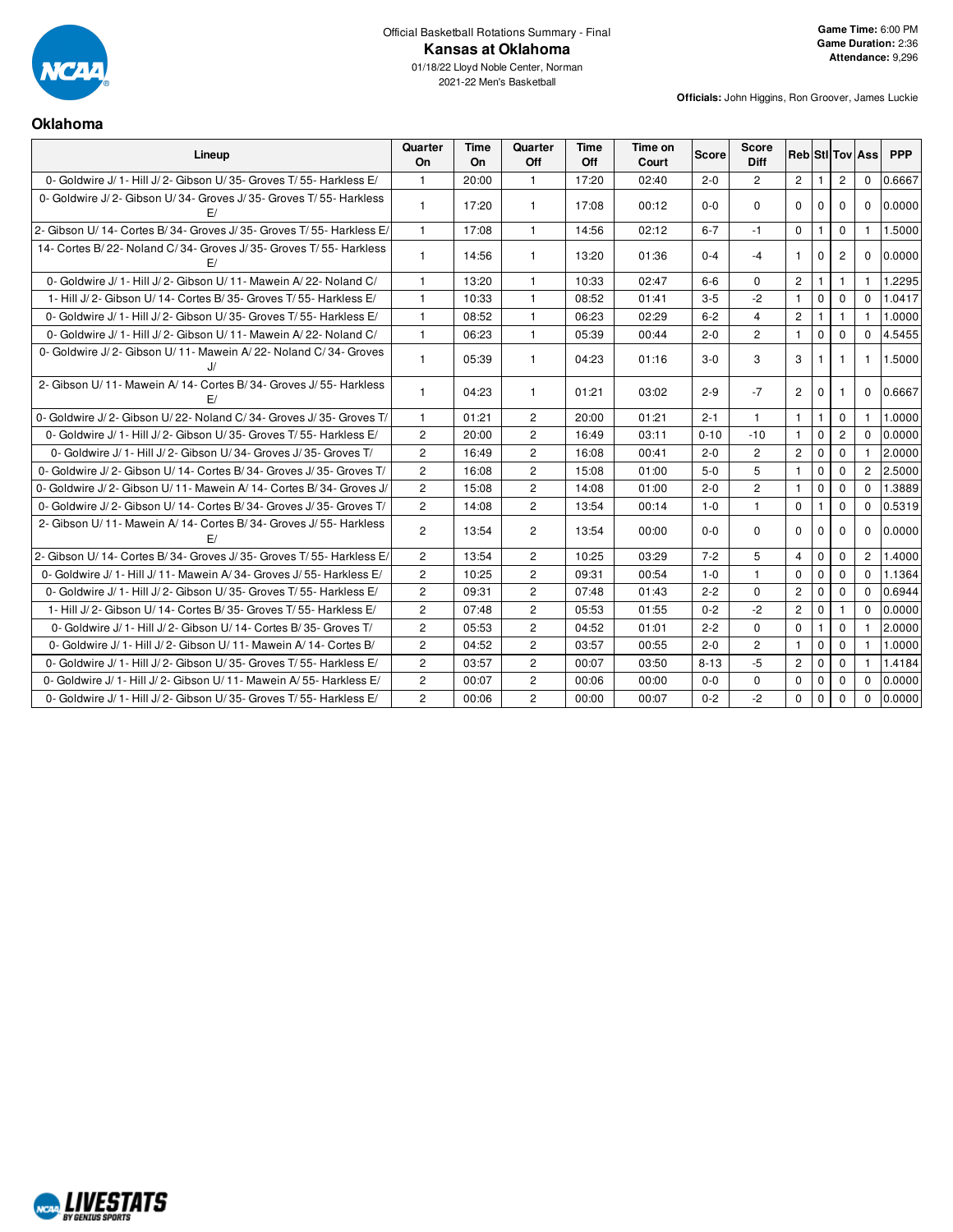

| <b>Kansas</b>                                                                  |       |         |                   |            |                       |                |                |                |            |
|--------------------------------------------------------------------------------|-------|---------|-------------------|------------|-----------------------|----------------|----------------|----------------|------------|
| Lineup                                                                         | Time  | Score   | <b>Score Diff</b> | Pts/Min    | Reb Still             |                | Tov            | Ass            | <b>PPP</b> |
| 2- Braun C/3- Harris D/10- Wilson J/30- Agbaji O/33- McCormack D/              | 18:15 | 34-32   | 2                 | 1.8630     | 15                    |                | 4              | 6              | 1.3138     |
| 2- Braun C/ 10- Wilson J/ 11- Martin R/ 30- Agbaii O/ 44- Lightfoot M/         | 05:20 | $9 - 4$ | 5                 | 1.6875     | 6                     |                | $\overline{c}$ |                | 1.1250     |
| 2- Braun C/3- Harris D/10- Wilson J/30- Agbaii O/44- Lightfoot M/              | 04:20 | $4-6$   | $-2$              | 0.9231     | 4                     | $\Omega$       |                | 0              | 0.5714     |
| 3- Harris D/ 10- Wilson J/ 11- Martin R/ 33- McCormack D/ 55- Coleman-Lands J/ | 02:47 | $7 - 5$ | 2                 | 2.5150     | $\mathbf{2}^{\prime}$ |                | $\overline{c}$ | 2              | 1.1667     |
| 1- Yesufu J/ 2- Braun C/ 3- Harris D/ 24- Adams, Jr. K/ 33- McCormack D/       | 02:00 | $0 - 5$ | $-5$              | 0.0000     | $\Omega$              | $\Omega$       |                |                | 0.0000     |
| 3- Harris D/10- Wilson J/11- Martin R/44- Lightfoot M/55- Coleman-Lands J/     | 01:48 | $4 - 5$ | -1                | 2.2222     |                       | $\Omega$       |                | $\overline{2}$ | 1.0000     |
| 2- Braun C/3- Harris D/11- Martin R/30- Agbaji O/33- McCormack D/              | 01:36 | $4 - 0$ | 4                 | 2.5000     |                       | $\overline{c}$ | $\Omega$       |                | 1.3333     |
| 2- Braun C/3- Harris D/10- Wilson J/11- Martin R/33- McCormack D/              | 01:23 | $0 - 4$ | $-4$              | 0.0000     | $\mathbf{2}^{\circ}$  | 0              |                | 0              | 0.0000     |
| 3- Harris D/11- Martin R/24- Adams, Jr. K/30- Agbaji O/44- Lightfoot M/        | 01:21 | $1 - 2$ | -1                | 0.7407     |                       | 0              |                | 0              | 0.5319     |
| 3- Harris D/ 10- Wilson J/ 11- Martin R/ 30- Agbaji O/ 44- Lightfoot M/        | 00:49 | $2 - 1$ |                   | 2.4490     | $\Omega$              | $\Omega$       | $\Omega$       | 0              | 2.0000     |
| 2- Braun C/3- Harris D/10- Wilson J/24- Adams, Jr. K/30- Agbaji O/             | 00:11 | $2 - 0$ | $\overline{2}$    | 10.9091    | 0                     | $\Omega$       | $\Omega$       |                | 2.2727     |
| 2- Braun C/3- Harris D/11- Martin R/30- Agbaii O/44- Lightfoot M/              | 00:10 | $0 - 0$ | $\Omega$          | 0.0000     | $\Omega$              | 0              | $\Omega$       |                | 0.0000     |
| 1- Yesufu J/2- Braun C/3- Harris D/10- Wilson J/33- McCormack D/               | 00:00 | $0 - 0$ | $\Omega$          | <b>NaN</b> | $\Omega$              | 0              | $\Omega$       | O              | 0.0000     |
| 2- Braun C/3- Harris D/10- Wilson J/30- Agbaii O/55- Coleman-Lands J/          | 00:00 | $0-0$   | $\Omega$          | NaN        | $\Omega$              | 0              | $\Omega$       |                | 0.0000     |